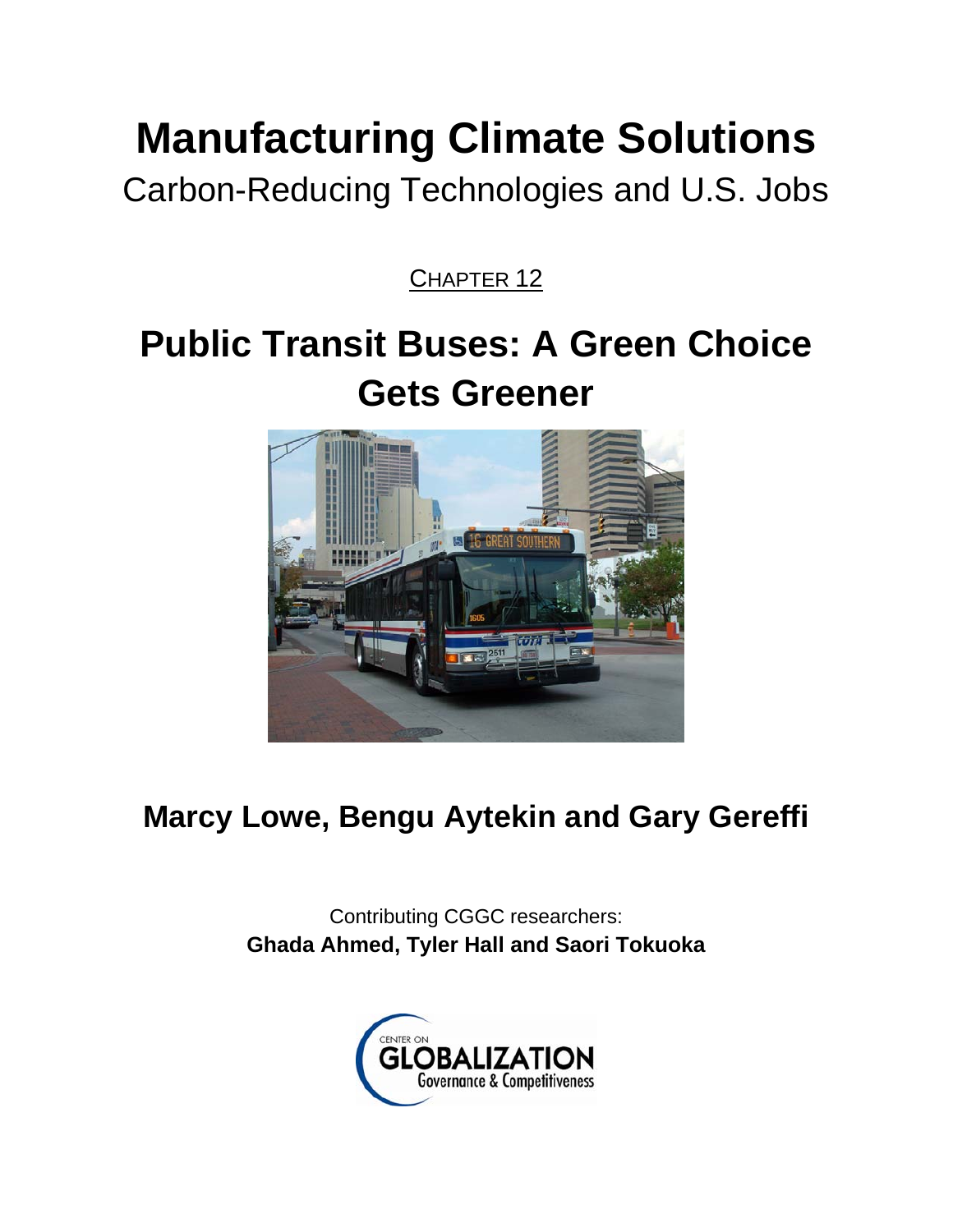This research was prepared on behalf of Environmental Defense Fund (EDF) (http://www.edf.org/home.cfm).

To see all the reports in the *Manufacturing Climate Solutions* series, please visit http://www.cggc.duke.edu/environment/climatesolutions/index.php

#### **List of Abbreviations:**

APTA American Public Transportation Association DOE U.S. Department of Energy EERE Energy Efficiency and Renewable Energy EIA Energy Information Agency EPA U.S. Environmental Protection Agency EPRI Electric Power Research Institute FTA Federal Transit Authority NFCBP National Fuel Cell Bus Program NREL National Renewable Energy Laboratory OEM Original Equipment Manufacturer UNIDO United Nations Industrial Development Organization

*Photo Permission:*  Cover photo by Richard D. Stedall www.ttmg.org

© October 26, 2009. Center on Globalization, Governance & Competitiveness, Duke University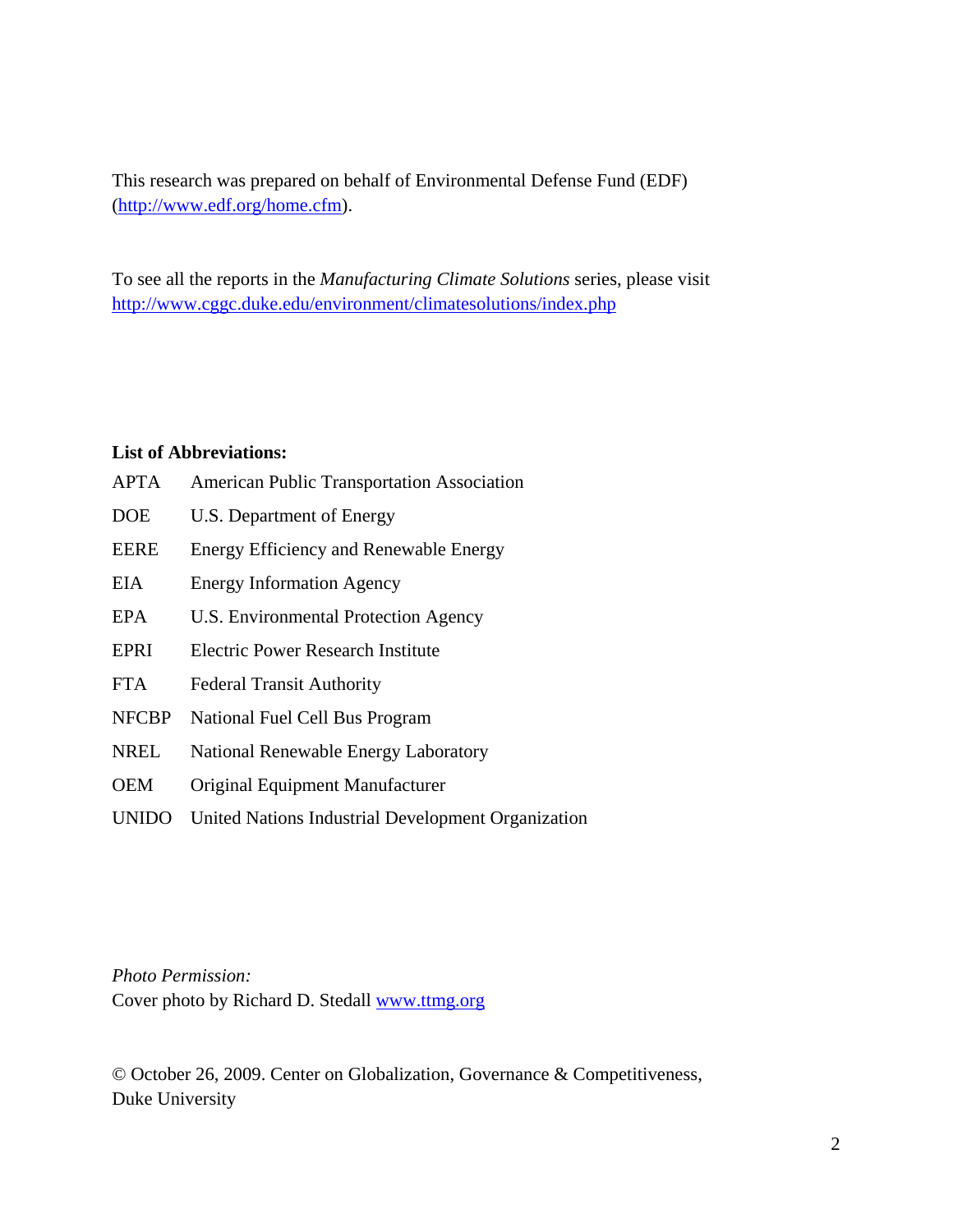#### **Summary**

Public transit substantially reduces fuel use and greenhouse gas emissions, making it a wise public investment in a new, carbon-constrained economy. A typical passenger car carrying one person gets 25 passenger miles per gallon, while a conventional bus at its capacity of 70 (seated and standing) gets 163 passenger miles per gallon. These fuel savings yield commensurate cuts in  $CO<sub>2</sub>$  emissions. A passenger car carrying one person emits 89 pounds of  $CO<sub>2</sub>$  per 100 passenger miles, while a full bus emits only 14 pounds. In addition, these benefits of conventional transit buses are further enhanced by a growing number of alternative options known as "green buses," including electric hybrid, all-electric, and other advanced technologies.

The U.S. market for heavy-duty transit buses is small, currently delivering 5,000 to 5,500 buses per year. U.S.-based firms dominate the North American bus market, with an 88% share in total buses and a 51% share in heavy-duty transit buses. Only five original equipment manufacturing (OEM) firms supply nearly the whole market, and four of them are either domestic firms or local subsidiaries of foreign firms. A small and shrinking manufacturer base is a major concern. For instance, Cummins is now the only supplier of bus engines, the single most expensive part in a transit bus, accounting for roughly 20% of the total cost. General Motors, formerly an important supplier to the bus industry, left the market in the summer of 2009, posing a significant challenge.

Under current U.S. transportation policy, which favors highway spending and de-emphasizes public transit, bus orders are small and sporadic; this makes it difficult for the bus industry to grow. In the current recession, some plants will likely be busy filling orders stimulated by the American Recovery and Reinvestment Act of 2009, but this boost is also partly offset by sharp cutbacks in states' transit spending. In addition, firms given a temporary lift by stimulus funds may see orders fall in subsequent years when funding diminishes to typical levels. Unpredictable demand from a small pool of customers (municipal transit authorities) makes it difficult for manufacturers to maintain their capacity and workforce without periodic layoffs. In addition, firms are often required to build buses specifically to each transit agency's preferences. This increases bus costs an estimated 20-30%, affects production stability, and makes R&D more expensive than is typical of other motor vehicle industries.

One promising niche lies in several varieties of green buses. About 32% of U.S. transit buses have an alternative power source, i.e., other than diesel or gasoline. The bus industry serves as an important entry point for advanced vehicle technologies, especially in new vehicles that require refueling infrastructure and other major changes. For instance, since transit agencies have a welldefined base of centrally managed fleets, they are ideal for testing and proving plug-in hybrid and all-electric buses—thus leading the way for the passenger car industry. Also on the horizon are hydrogen-fueled hybrid buses and hydrogen fuel-cell buses. Although the bus market is not export-oriented, if U.S. firms continue to lead green advances as they have in electric hybrid buses, they have potential to build an export market in selected components for green buses.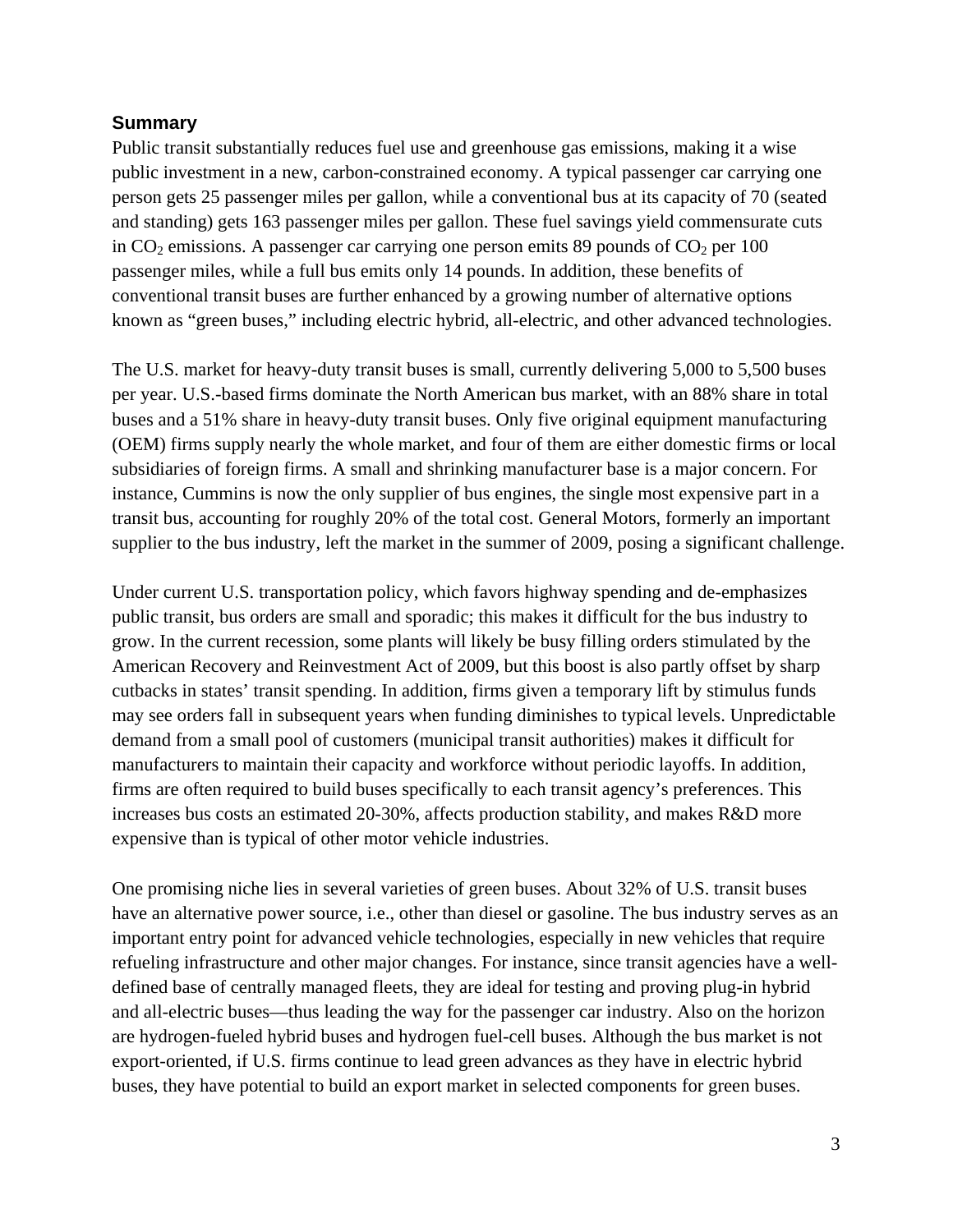The bus manufacturing industry comprises an estimated 25,000-33,000 jobs, including many that overlap with the heavy truck industry. The value chain involves a considerable number of small and large manufacturers in nearly every state in the eastern United States, including Indiana, Michigan, Ohio and other hard-hit industrial states. These encompass makers of components from engines and transmissions, to windows, lighting, seating and flooring—including a very important after-market segment, which accounts for an estimated 10% of industry revenue.

If federal, state and local policy were to shift to a clear, sustained commitment to public transit, the nation would have the manufacturing capability to meet the resulting increased demand for transit buses. However, the transit bus industry is unlikely to have significant market growth in the absence of several major changes: better management of public transit funds and improved coordination with manufacturing firms; significant, sustained public funding; and perhaps most important, a comprehensive transportation policy shift that encourages public transit use.

#### **Introduction**

 $\overline{a}$ 

Bus transit offers major savings in fuel use and emissions when compared to private passenger vehicles. These savings depend on the number of passengers carried, with a full bus achieving up to six times the fuel economy per passenger mile as a passenger car carrying a single person.<sup>1</sup> For example, if a passenger car gets an average fuel economy of 25 passenger miles per gallon (pmpg), a transit bus, even operating far below capacity with 11 people on board, equals the passenger car at 25 pmpg. At peak transit hours, a bus at its capacity of 70 passengers—seated and standing—would get 163 pmpg. These fuel savings are accompanied by commensurate reductions in  $CO<sub>2</sub>$  emissions per person. While a passenger car carrying one person emits 89 pounds of CO2 per 100 passenger miles traveled, a full bus emits only 14 pounds (see Table 1.)

|                                                       | Number of<br><b>Commuters</b> | <b>Passenger Miles</b><br>per Gallon | Pounds CO <sub>2</sub> emitted<br>per 100 Passenger<br><b>Miles</b> |
|-------------------------------------------------------|-------------------------------|--------------------------------------|---------------------------------------------------------------------|
| Passenger car (25 mpg)                                |                               | 25.0                                 | 89                                                                  |
|                                                       |                               | 2.3                                  | 953                                                                 |
|                                                       |                               | 11.7                                 | 191                                                                 |
| <b>Heavy-duty Transit Bus</b><br>$(2.33 \text{ mpg})$ |                               | 25.6                                 | 87                                                                  |
|                                                       | 40                            | 93.2                                 | 24                                                                  |
|                                                       | 70                            | 163.1                                |                                                                     |

Table 1. Fuel Savings and CO<sub>2</sub> Reductions, Bus Transit v. Passenger Cars

*Source*: CGGC, based on mpg figures from (Barnitt, 2008) and  $CO_2$  per gallon of fuel from (EPA, 2009).

 $<sup>1</sup>$  In U.S. conditions. Bus ridership per vehicle in much of the world, especially developing countries, is much higher,</sup> yielding even greater improvements in fuel economy per passenger mile.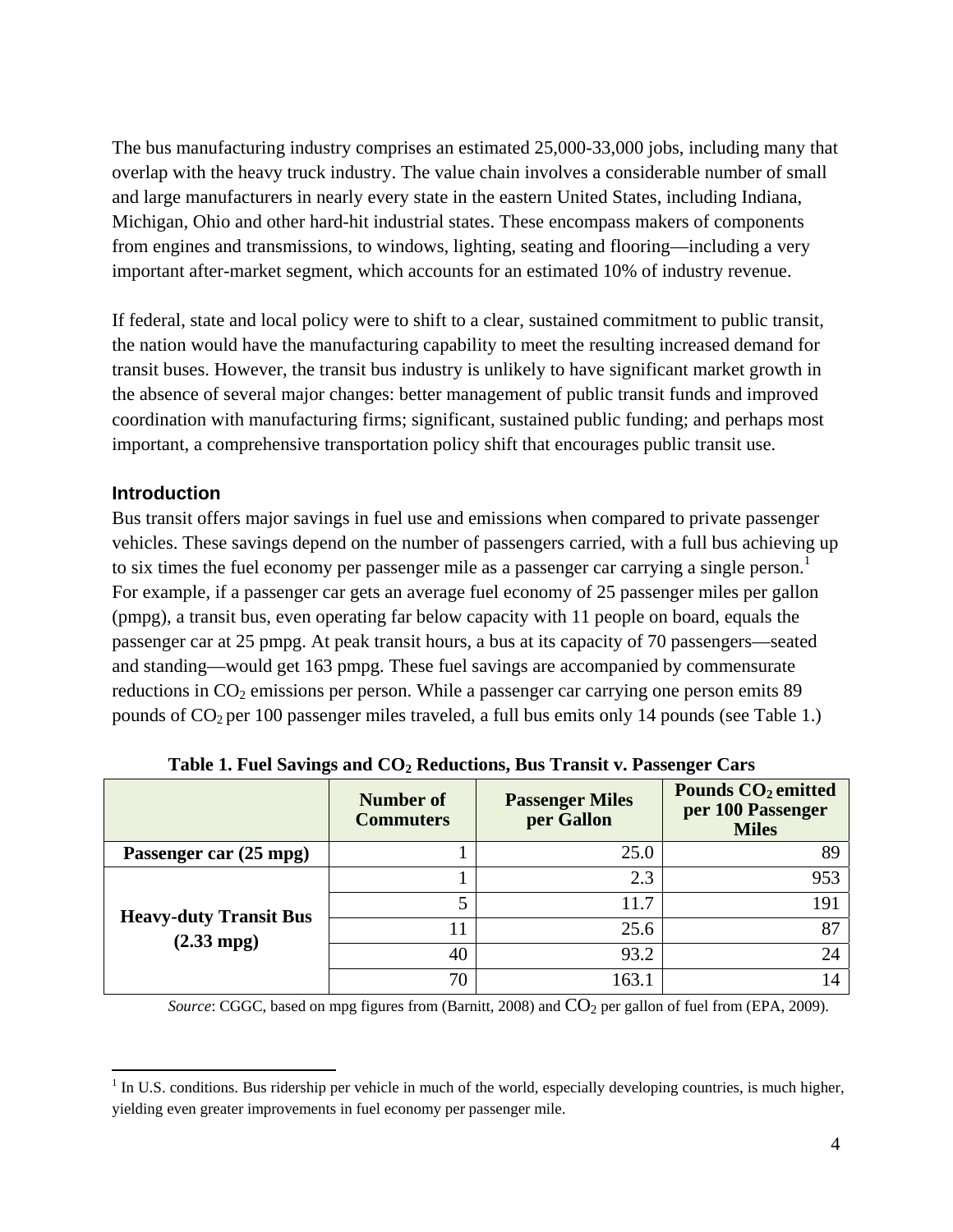The per-passenger-mile fuel savings and emissions reductions offered by conventional transit buses are further enhanced in a growing number of alternative options often referred to as "green buses." These include buses that run on alternative fuels such as compressed natural gas (CNG) or hydrogen; battery-assisted vehicles such as diesel-electric hybrids; buses combining alternative fuels and battery power such as hydrogen-electric hybrids; hydrogen fuel cell vehicles; and fully electric buses (BEVs). Each of these green bus technologies is described in detail on page 22, in the section titled "Types of Green Buses."

Only five firms supply an estimated 98% of the North American transit bus market, and four of them are either U.S. firms or U.S.-based subsidiaries of foreign firms: Gillig (U.S., with 27% market share), Orion (U.S. subsidiary of German firm Daimler, with 18% market share), Nova (U.S. subsidiary of Swedish firm Volvo, with 9% market share), and NABI (U.S., with 6% market share). The current market leader, New Flyer, is a Canadian firm with 38% market share and two major U.S. manufacturing locations, in St. Cloud and Crookston, Minnesota (New Flyer Industries Inc, 2009). These companies and their market shares are shown in Figure 1.<sup>2</sup>



**Figure 1. Heavy-duty Transit Bus OEMs in North America** 

*Source*: CGGC, based on company websites and industry interviews.

This report examines the manufacturing value chain for medium- and heavy-duty transit buses between 25 and 60 feet in length (please see Table 2). The value chain includes raw materials through components, subcomponents and final assembly, accompanied by an analysis of the jobs, skills and locations that would likely be affected by future public investment in bus transit systems.

 $\overline{a}$ 

 $2^2$  The remaining 2% share is made up of smaller firms that make 20-50 buses per year.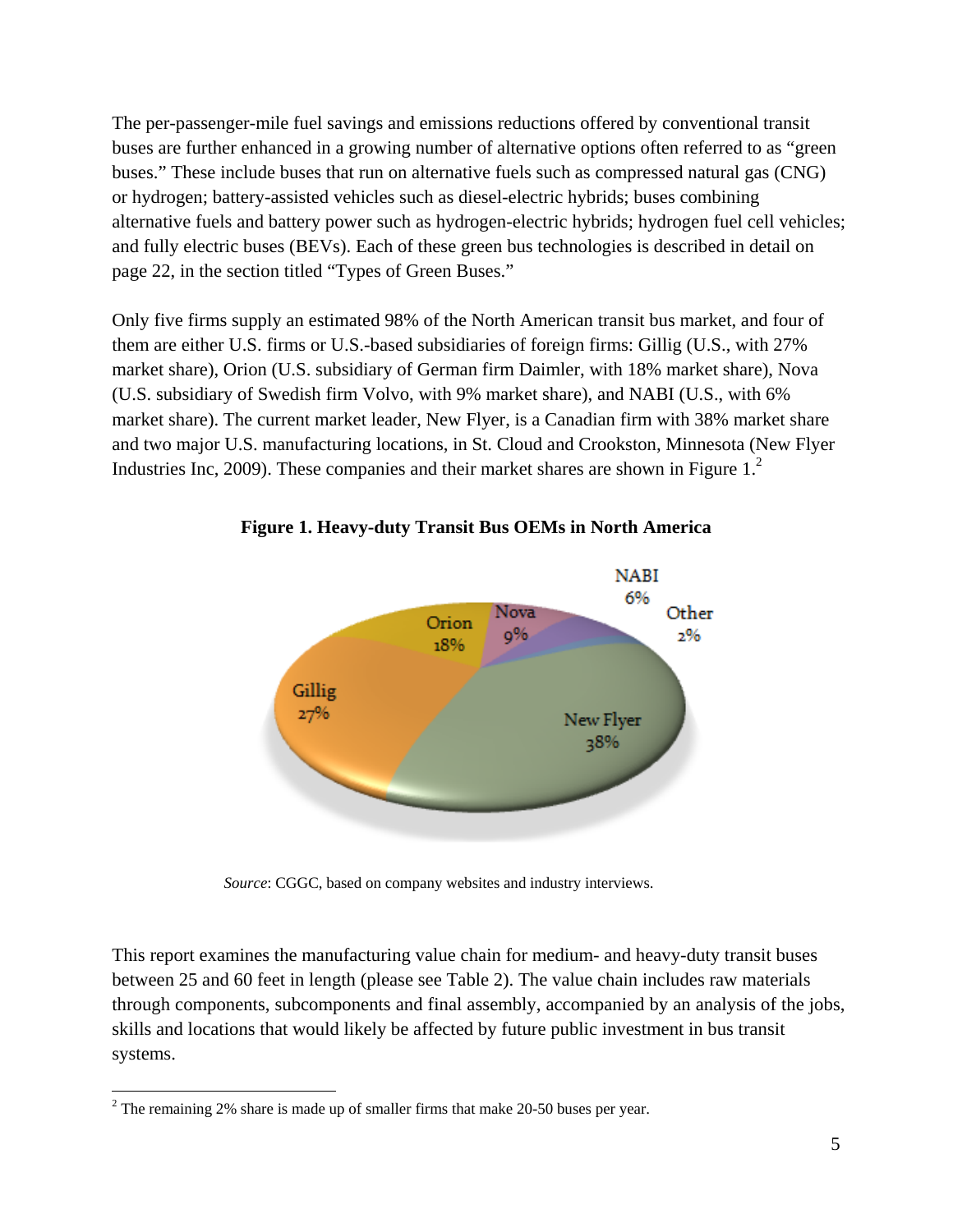#### **Table 2.Transit Bus Definitions**

| Category                                                                          | Length                                  | <b>Seats</b>    | <b>Average Cost</b>            |
|-----------------------------------------------------------------------------------|-----------------------------------------|-----------------|--------------------------------|
| <b>Heavy-Duty Buses</b><br>(Heavy-duty large buses and heavy-duty small<br>buses) | 30 to 48 ft<br>and 60 ft<br>articulated | $26$ to<br>40   | \$200,000 to over<br>\$600,000 |
| <b>Mid-Size Buses</b>                                                             | 25 ft to 35 ft                          | $16 \text{ to}$ | $$50,000$ to                   |
| (Medium-duty and light duty mid-sized buses)                                      |                                         | 30              | \$175,000                      |
| <b>Small Buses</b>                                                                | 16 to 28 ft                             | 10 to           | \$30,000 to                    |
| (Light duty- small buses)                                                         |                                         | 22              | \$40,000                       |

1 About two-thirds of active U.S. transit buses are heavy-duty 40-foot buses (APTA, 2008). *Source***:** (FTA, 2007).

#### **Transit Bus Market Overview**

The global transit bus market is small, but growing. Transit buses account for roughly 18% of a total global bus market of  $324,000$  buses<sup>3</sup> (including motor coaches, school buses, and all other bus types). Motor coaches account for 22% of the global bus market, and school buses and medium-duty buses for transporting employees, patients and tourists account for the remaining 60%. Bus transit in recent years has grown most quickly in the Asia/Pacific region, especially China, the world's largest producer and consumer of buses (Ealy and Gross, 2008). According to a recent industry study, worldwide demand for transit buses is expected to rise through the year 2017 by 5.9% annually (Freedonia Group, 2008). As shown in Table 3, demand is expected to grow in North America by 6.1% annually. However, these data include not only heavy-duty transit buses (the focus of this report) but also—particularly in the case of developing countries—sales of used buses and buses built on commercial chassis or stripped-down commuter buses. Projected growth rates solely for heavy-duty transit buses, the market relevant to the five major North American transit bus OEMs, are therefore likely to be more modest.

Bus transit is an increasingly important strategy in developing countries for providing mobility and solving congestion in urban areas. Especially in emerging economies with large populations such as China, India, Brazil, Russia, Indonesia and Mexico, bus transit is growing rapidly. In addition, European countries and Japan have long invested heavily in bus and rail transit to reduce energy use and air pollution, resulting in heavy transit use (Ealey & Gross, 2008).

Reliance on bus and rail systems is far lower in the United States (serving less than 5% of workers), although ridership has increased markedly in recent years. The number of commuters using public transit to go to work increased from 5.98 million in 2004 to 6.80 million in 2007  $(APTA, 2009).$ <sup>4</sup> When gasoline prices soared in 2008, U.S. public transit use increased even more sharply, although official figures are not yet available. Since buses are the main U.S. public

1

 $3\,2007$  estimate according to (Freedonia Group, 2008)<br> $4\,$ These data include bus commuter reil, perstrepsit, has

<sup>&</sup>lt;sup>4</sup> These data include bus commuter rail, paratransit, heavy rail, light rail and trolleybus.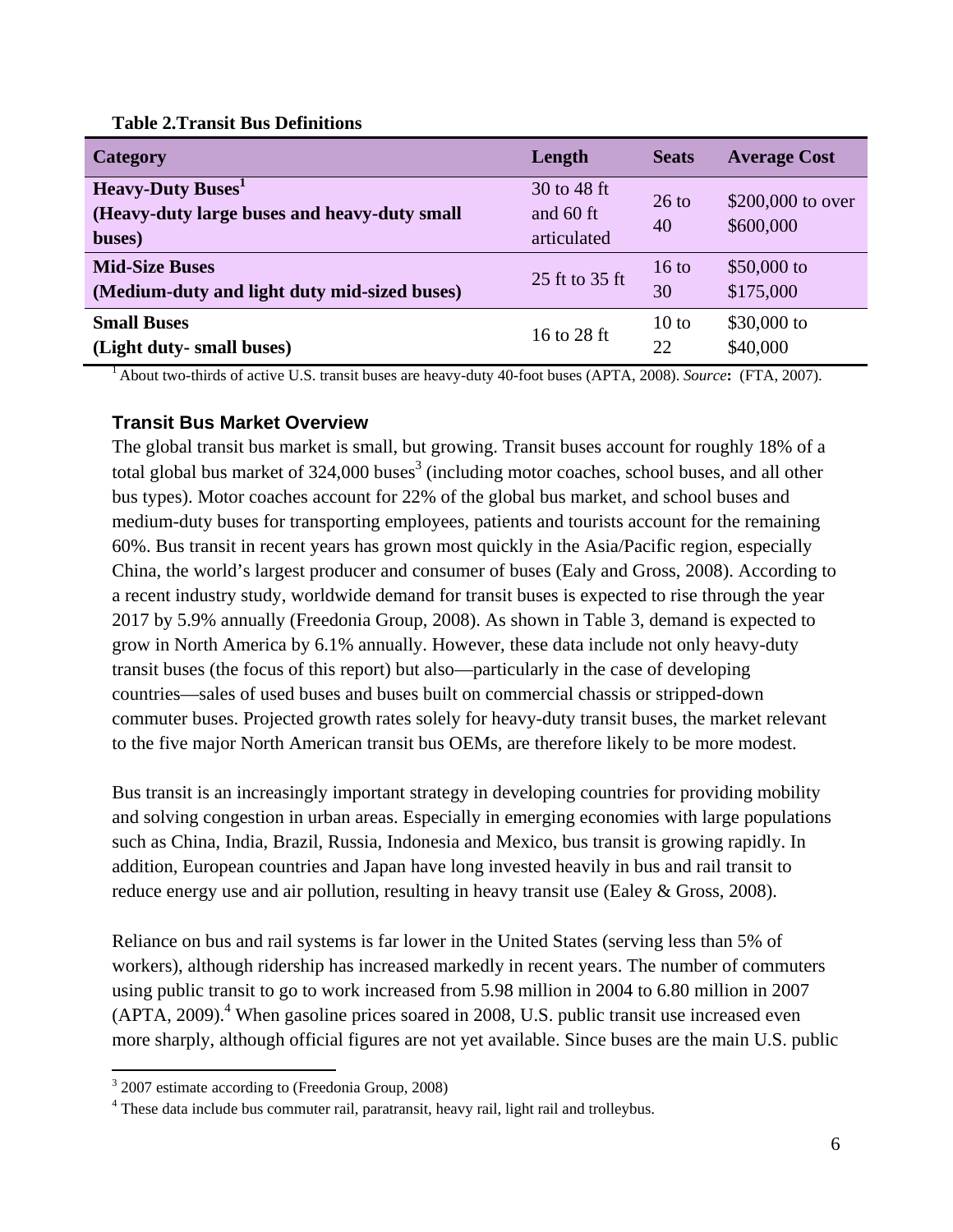transit mode (accounting for 40% of all transit passenger miles), continuing growth in transit demand—if accompanied by adequate public funding—will likely translate into larger bus orders.

| Year                                   | 1997 | 2002 | 2007                | 2012 | 2017 | 2007-2017<br><b>Ave. Annual</b><br>Growth |
|----------------------------------------|------|------|---------------------|------|------|-------------------------------------------|
|                                        |      |      | <b>In Thousands</b> |      |      | $\%$                                      |
| <b>Global Demand for Transit Buses</b> | 41.1 | 50.7 | 58.1                | 73.6 | 92.5 | 5.9                                       |
| <b>North America</b>                   | 13.3 | 14.8 | 13.5                | 17.3 | 21.7 | 6.1                                       |
| <b>Western Europe</b>                  | 9.4  | 11.3 | 11.6                | 13.5 | 15.2 | 3.1                                       |
| <b>Asia/Pacific</b>                    | 13.3 | 18.5 | 25.7                | 33.8 | 44.5 | 7.3                                       |
| <b>China</b>                           | 1.9  | 5.3  | 9.8                 | 14.7 | 22.0 | 12.4                                      |
| <b>Other Asia</b>                      | 11.4 | 13.2 | 15.9                | 19.1 | 22.5 | 4.2                                       |
| Other regions                          | 5.0  | 6.1  | 7.4                 | 9.0  | 11.1 | 5.0                                       |

**Table 3. Global Transit Bus Demand by Region 1997-2017 (in Thousands)** 

\*These figures include not only heavy-duty transit buses but also commuter buses built for developing country markets that may have commercial chassis and/or bodies imported from outside the given region. *Source*: CGGC, based on (Freedonia Group, 2008)

Since the U.S. transit bus market is limited, the main manufacturers are relatively small companies or subsidiaries of large OEMs. Transit bus manufacturers' clients comprise a few hundred municipal organizations, which typically have their own specifications. These dynamics make investment costs for production lines, R&D, marketing and administration higher than those for other industries (Eudy & Gifford, 2003). Small manufacturers are not well positioned to handle this instability and the associated economic risks (Ealey and Gross 2008).

#### **U.S. Transit Bus Value Chain**

The value chain for the U.S. transit bus manufacturing industry is found in Figure 2. For this study we have divided the value chain into four major categories, each of which is described in detail below: 1) inputs, including raw materials and semi-finished or finished materials; 2) components, from engines and transmissions to final parts such as bus lighting, seating and flooring; 3) system producers that manufacture the completed chassis, bus electric system and electronics, and body and interior; and 4) leading bus OEMs. The transit bus value chain also includes a large aftermarket segment, accounting for an estimated 10% of industry revenues (First Research, 2009), and a segment that manufactures automatic heavy-duty vehicle wash systems to wash transit buses. At the end of the value chain diagram we have included a list of 11 U.S. bus transit agencies with 1,000 or more buses in their fleets.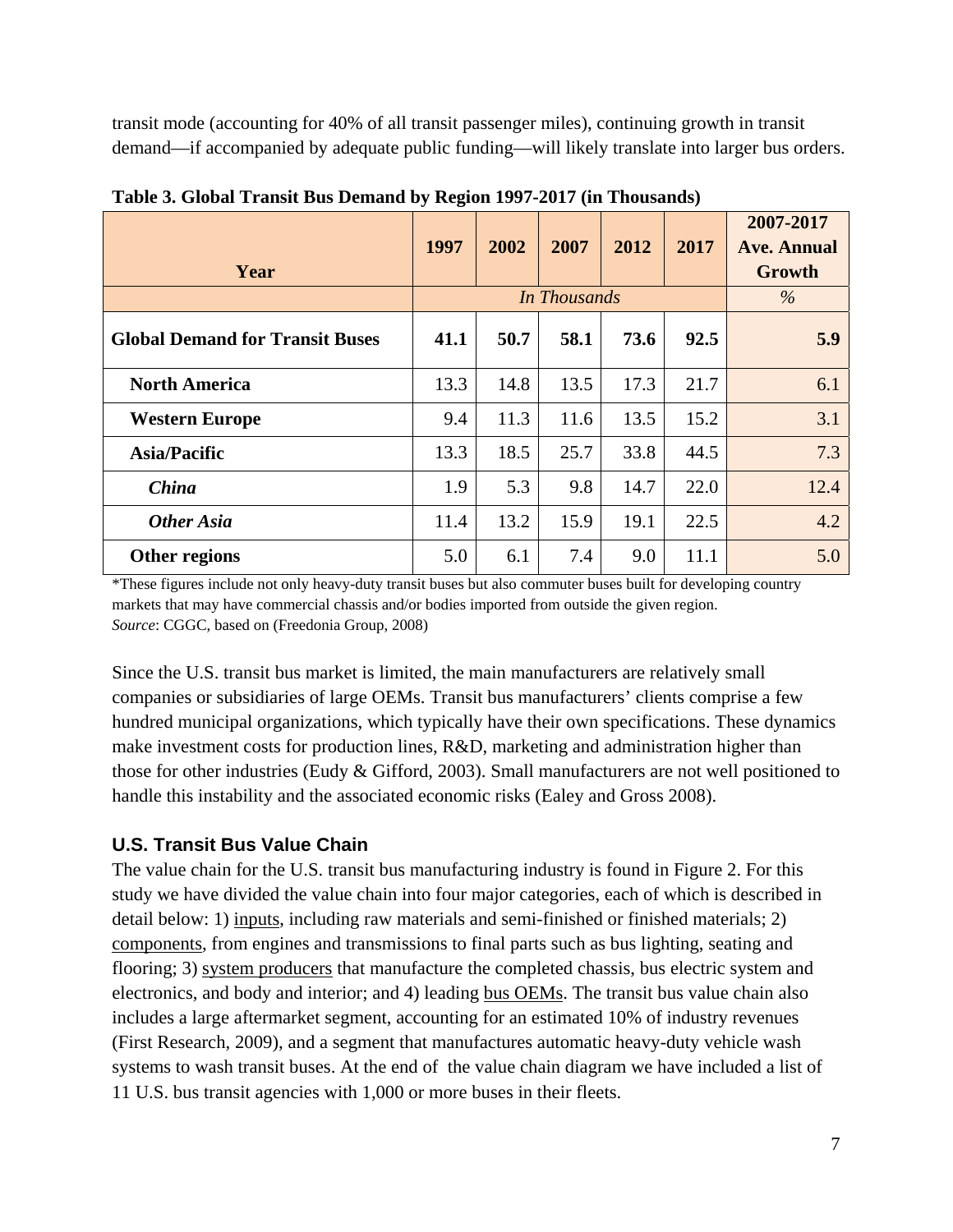

#### **Figure 2. U.S. Value Chain for Transit Buses**

\*Cummins is now the only remaining supplier of engines to the transit bus industry. *Source*: CGGC, based on company websites and industry interviews.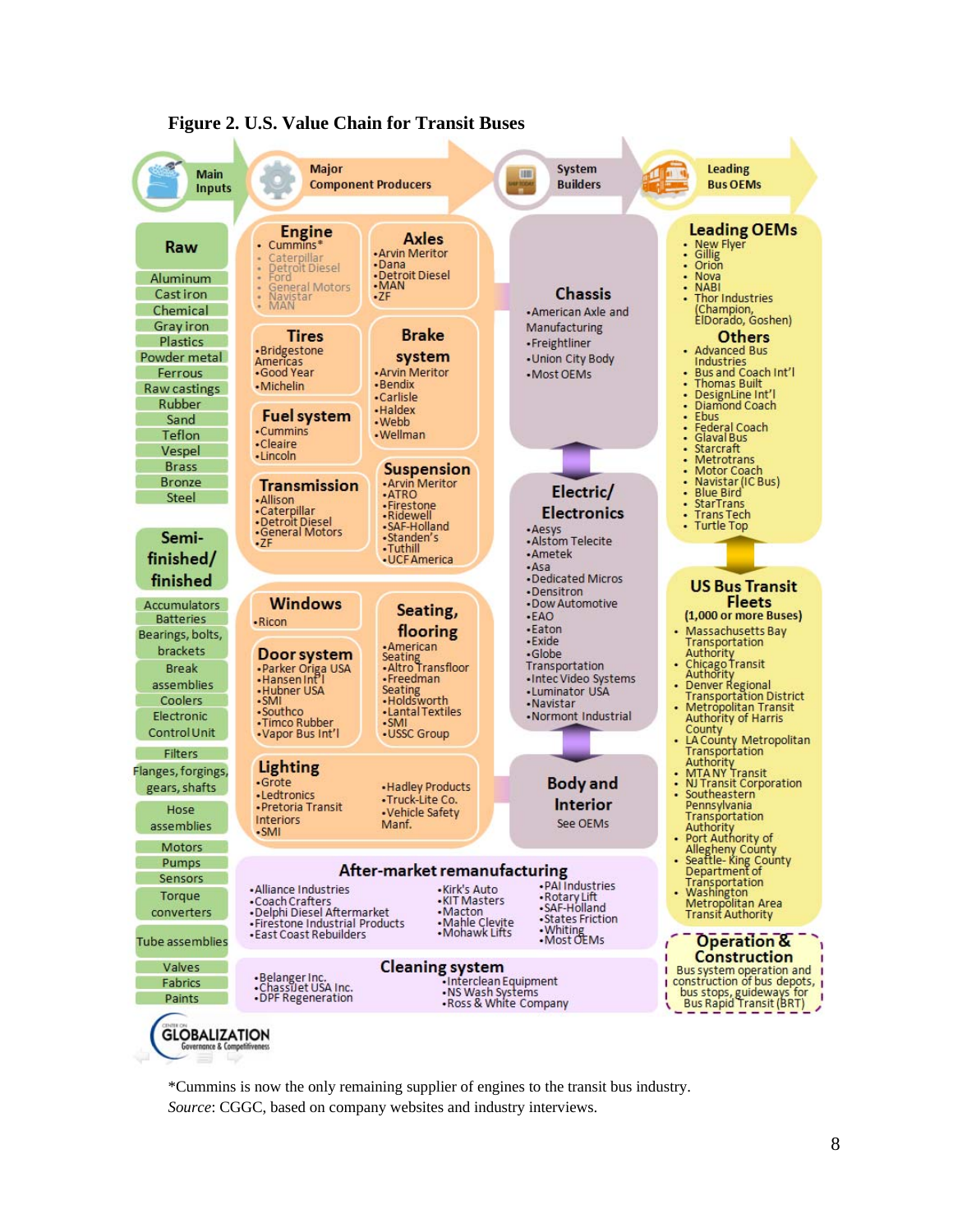1) Main inputs. In heavy-duty truck and bus manufacturing, the principal raw materials include steel, aluminum, plastics, glass, and rubber. The cost of materials represents roughly 85% of industry revenues (First Research, 2009). For the leading OEM, New Flyer, materials represented 72% of the cost of bus manufacturing operations in 2008 (see Figure 3). New Flyer notes that ensuring the availability of key materials is of critical importance. Hence, the company places considerable emphasis on trying to diversify vendors and maintain multiple supply sources for its raw materials and components (New Flyer Industries Inc, 2009).



#### **Figure 3. Company Cost Structure, New Flyer**

2) Major components. The engine is the single most expensive component in a transit bus, accounting for roughly 20% of the total cost of a finished bus. Bus engines are supplied primarily by independent engine manufacturers, many of which have also produced engines for a number of other applications, including on-highway, marine, electric power, industrial, oil and gas, and machine engines. The drive cycle of a public transit bus puts particularly high stress on the engine, with frequent starts and stops and very little steady operation on the road. These inherent technical challenges are among the factors underlying the exit of several engine suppliers out of the transit bus industry. While in the past up to 22 companies manufactured bus engines, that number has dwindled to one major firm, Cummins, which now supplies nearly all U.S.-based bus OEMs and chassis producers. Other U.S. bus engine suppliers until recently included Caterpillar, Detroit Diesel, Ford, General Motors, Navistar, and MAN. Having to shift to a new supplier is complicated, costly and time-consuming, so a small and shrinking supplier base is a major concern for bus manufacturers. General Motors' exit in the summer of 2009 from the medium-duty truck market poses an especially large challenge, since it was an important supplier to the bus industry (Bell, 2009).

*Source*: (New Flyer Industries Inc, 2009).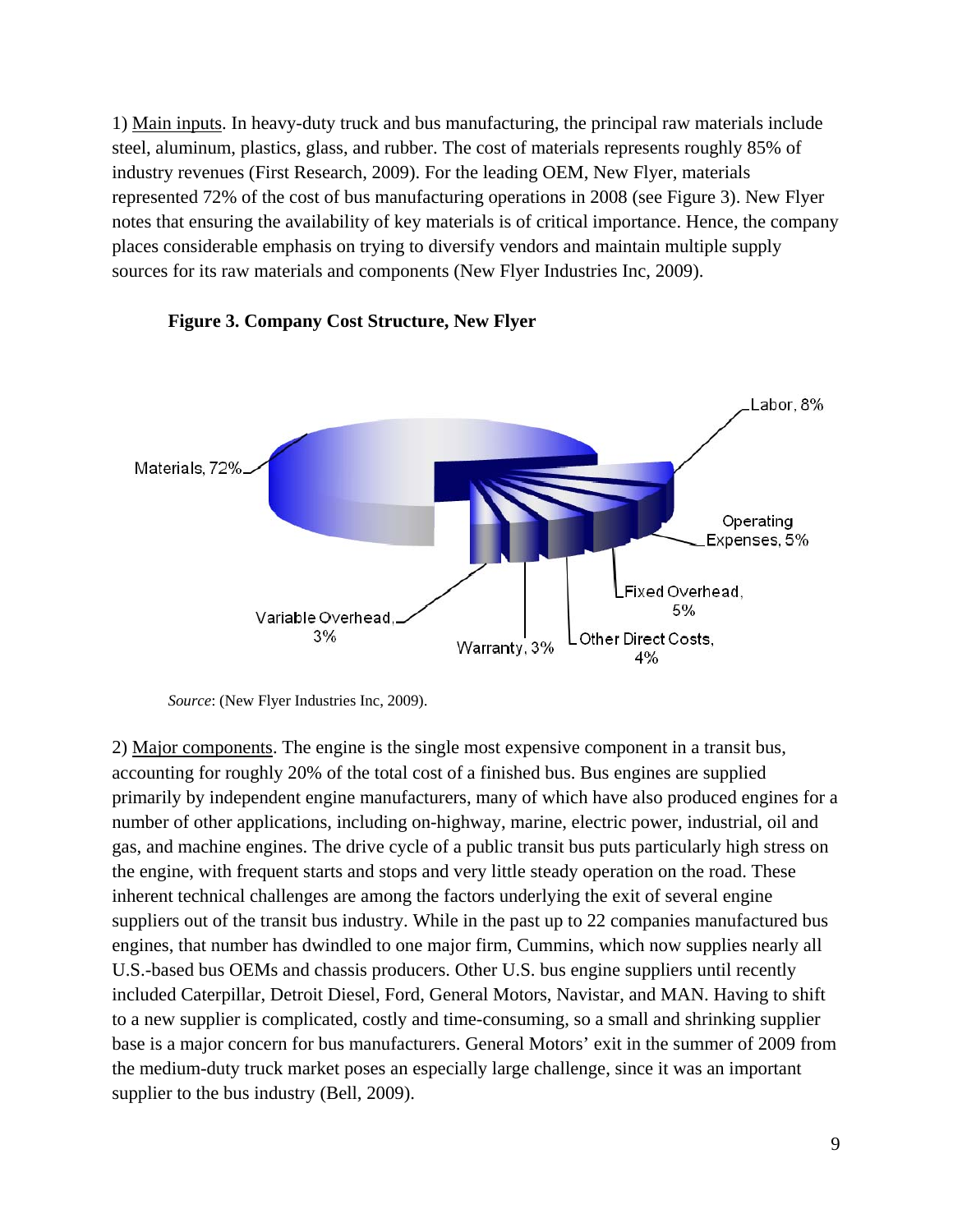Table 4 provides a list of companies involved in manufacturing engines and transmissions for the bus industry. In addition to engine manufacturers, several other firms supply engine parts, including cooling systems and others. In transmissions, Allison is a leading manufacturer of medium- and heavy-duty automatic transmissions for buses. In Table 4 and all the company tables that follow, each company's headquarters is listed and, where available, the U.S. manufacturing and assembly locations relevant to the transit bus industry. Total company employees and total company sales figures, while not reflective of a given company's specific involvement in buses, help provide a sense of relative size of the players involved. In a few cases where data are available, the final columns in each table note two measures of "importance": how important the relevant bus component is within a given company's total sales, and how important the company is to the bus industry. For example, in the category of engines, Cummins, the sole remaining supplier of bus engines, is highly important to the bus industry, yet bus engines represent only a small percentage of the company's operations.<sup>5</sup> This "importance" indicator highlights two key dynamics. On one hand, the industry risks losing critical firms that would be difficult to replace; on the other hand, because of the size, diversity, and capacity of many firms, the industry shows potential for smooth future growth if a significant change in transportation funding were to create steady, predictable demand for buses.

Table 5 provides a list of companies involved in manufacturing suspension systems, axles, brakes and tires for the bus industry. As with engines, several firms have a large market share within the bus industry even though bus parts constitute only a small portion of their total company operations. With regard to bus brakes and bus axles, Arvin Meritor dominates the U.S. industry with 80% market shares in both products, even though each of these products represents only 1% of the company's total sales; truck components comprise the rest (Wolf, 2009). Major tire producers include Bridgestone Americas, Michelin, and Good Year, while other, related manufacturers include wheel product suppliers (principally Alcoa), valve producers, and tire monitoring system suppliers.

3) System builders. In transit bus manufacturing, basic system builders can be divided into three types: chassis, electric/electronics, and body and interior systems. Most OEMs assemble their own completed chassis for their buses. In general they source the major chassis components (engine, transmission, suspension, axles, tires, brakes, and fuel system) from other suppliers. The industry also includes independent chassis manufacturers such as Freightliner Custom Chassis (See **Table 6**). The main components of the body and interior system are windows, doors, seating, flooring, and lighting. Table 7 provides a list of companies involved in manufacturing these components. OEMs primarily purchase these components from independent manufacturers or source them from companies they own—a pattern that also holds for electric systems and electronics. The electric and electronics systems are embedded in the chassis and body/interior.

1

 $<sup>5</sup>$  According to the company's website, the engine segment represents 50% of total revenues. Medium-duty truck and</sup> bus engines represent 18% of total engine revenues, and most of these are truck engines.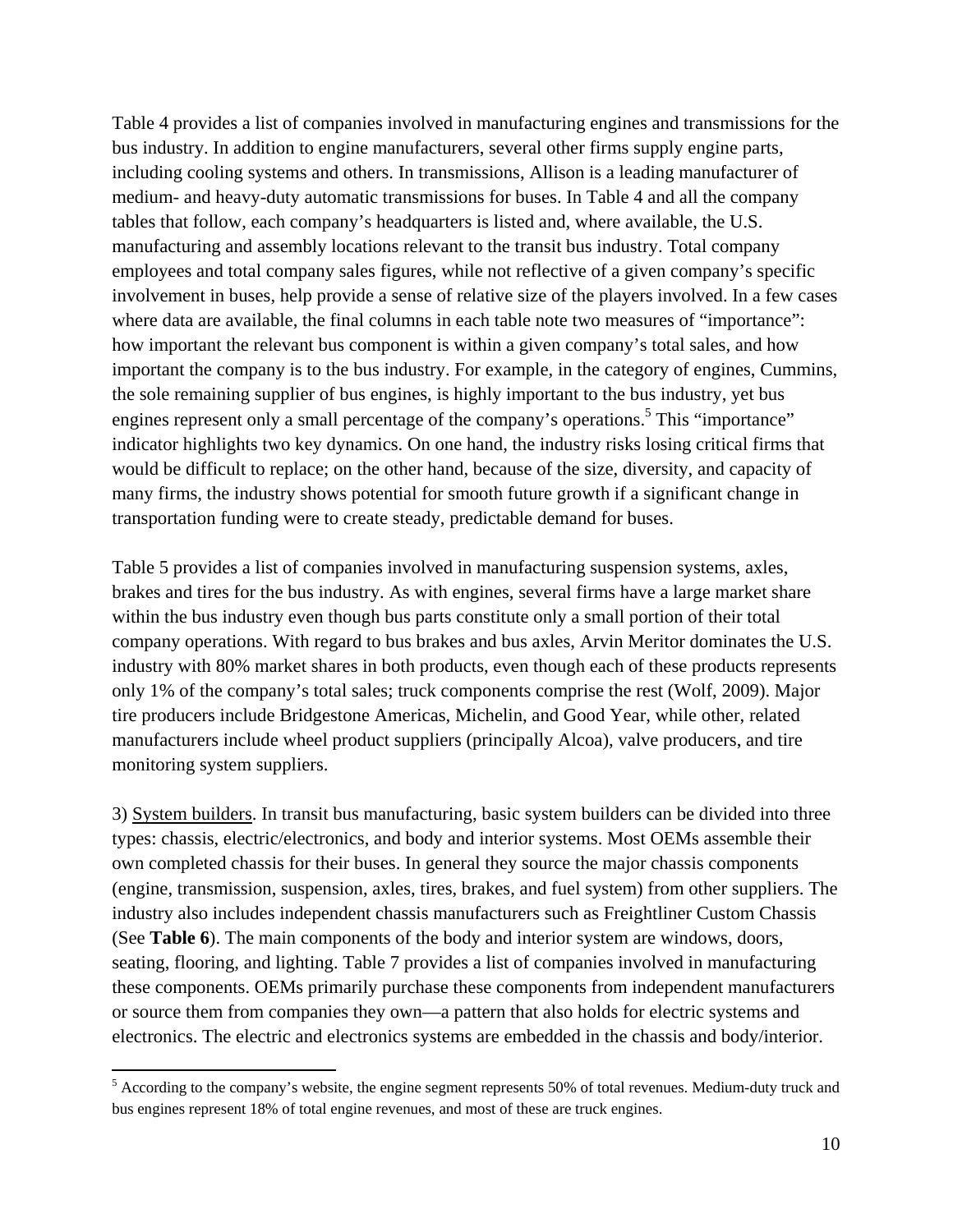|                                                    |                         |                                                                                                                                  |                                                    | <b>Total</b>                                 | Importance*                  |                                                   |  |  |  |  |  |
|----------------------------------------------------|-------------------------|----------------------------------------------------------------------------------------------------------------------------------|----------------------------------------------------|----------------------------------------------|------------------------------|---------------------------------------------------|--|--|--|--|--|
| <b>Company Name</b>                                | <b>Headquarters</b>     | <b>U.S.</b><br><b>Manufacturing</b><br><b>Locations</b>                                                                          | <b>Total</b><br><b>Company</b><br><b>Employees</b> | <b>Company</b><br><b>Sales</b><br>(millions) | Of Item to<br><b>Company</b> | Of<br><b>Company</b><br>to Bus<br><b>Industry</b> |  |  |  |  |  |
| <b>ENGINES</b>                                     |                         |                                                                                                                                  |                                                    |                                              |                              |                                                   |  |  |  |  |  |
| Cummins                                            | Columbus, IN            | Whitakers, NC<br>Lakewood, NY<br>Cookeville, TN<br>Stoughton, WI<br>Fridley, MN<br>Charleston, SC<br>Seymour, IN<br>Columbus, IN | 38,000                                             | \$14,300                                     | $-Low -$                     | $-$ High $-$                                      |  |  |  |  |  |
| Caterpillar<br>(Engine Division of<br>Caterpillar) | Peoria, IL              | Mossville, IL                                                                                                                    |                                                    | \$51,324                                     | $-LOW-$                      | - High -                                          |  |  |  |  |  |
| <b>Detroit Diesel</b>                              | Detroit, MI             | Redford Township,<br>$M1**$                                                                                                      | 2,600                                              | \$122,900                                    |                              | -High-                                            |  |  |  |  |  |
| Ford                                               | Dearborn, MI            | $\star\,\star$                                                                                                                   | 246,000                                            | \$146,30<br>0                                |                              |                                                   |  |  |  |  |  |
| Navistar                                           | see OEMs                |                                                                                                                                  |                                                    | \$14,724                                     |                              |                                                   |  |  |  |  |  |
| MaxxForce                                          |                         | Huntsville, AL<br>Indianapolis, IN<br>Melrose Park, IL                                                                           |                                                    |                                              |                              |                                                   |  |  |  |  |  |
|                                                    |                         | <b>TRANSMISSIONS</b>                                                                                                             |                                                    |                                              |                              |                                                   |  |  |  |  |  |
| Allison<br>Transmission                            | Indianapolis,<br>IN     | Indianapolis, IN                                                                                                                 | 3,500                                              | \$17.8                                       |                              | - High -                                          |  |  |  |  |  |
| Altra                                              | Braintree, MA           | Braintree, MA                                                                                                                    | 3,146                                              | \$635.3                                      |                              |                                                   |  |  |  |  |  |
| Caterpillar                                        | see Engines             |                                                                                                                                  |                                                    |                                              |                              |                                                   |  |  |  |  |  |
| Defeo<br>Manufacturing &<br>Supply ***             | Brookfield, CT          | Brookfield, CT                                                                                                                   | 29                                                 | \$3.1                                        |                              |                                                   |  |  |  |  |  |
| <b>Detroit Diesel</b>                              | see Engines             |                                                                                                                                  |                                                    |                                              |                              |                                                   |  |  |  |  |  |
| Mustang<br>(Dynamometers)                          | Twinsburg, OH           | Twinsburg, OH                                                                                                                    | 60                                                 | \$10                                         |                              |                                                   |  |  |  |  |  |
| Powertest<br>(Dynamometers)                        | Sussex, WI              | Sussex, WI                                                                                                                       |                                                    |                                              | $-Low -$                     | - High -                                          |  |  |  |  |  |
| SuperFlow<br>Technologies<br>(Dynamometers)        | Colorado<br>Springs, CO | Des Moines, IA;<br>Colorado Springs,<br>CO                                                                                       | 115                                                | \$9.8                                        | $-Low -$                     | - High -                                          |  |  |  |  |  |
| Voith Turbo Inc. <sup>1</sup>                      | Germany                 |                                                                                                                                  |                                                    |                                              |                              |                                                   |  |  |  |  |  |
| <b>ZF Industries</b>                               | Gainesville,<br>GA      | $\star\star$                                                                                                                     | 230                                                | \$68.3                                       | $-Low -$                     | $-Low -$                                          |  |  |  |  |  |

#### **Table 4. Selected U.S. Bus Engine and Transmission Manufacturers, 2008**

Data are not available for all fields; many private firms do not disclose figures. \* "Importance" category is for selected firms only. Buses may not be a large part of a firm's product mix, so sales and employee data may overstate importance to bus industry. \*\*Ford bus engines and ZF bus components are not produced in U.S. plants; Detroit Diesel also has five remanufacturing centers in the United States. \*\*\*Defeo is the manufacturer and remanufacturer for Allison. <sup>1</sup>Voith is a German manufacturer with 3 distribution centers in North America. *Source***:** CGGC. Unless stated otherwise, data are from company web-sites and interviews and, if in italics, from Selectory.com.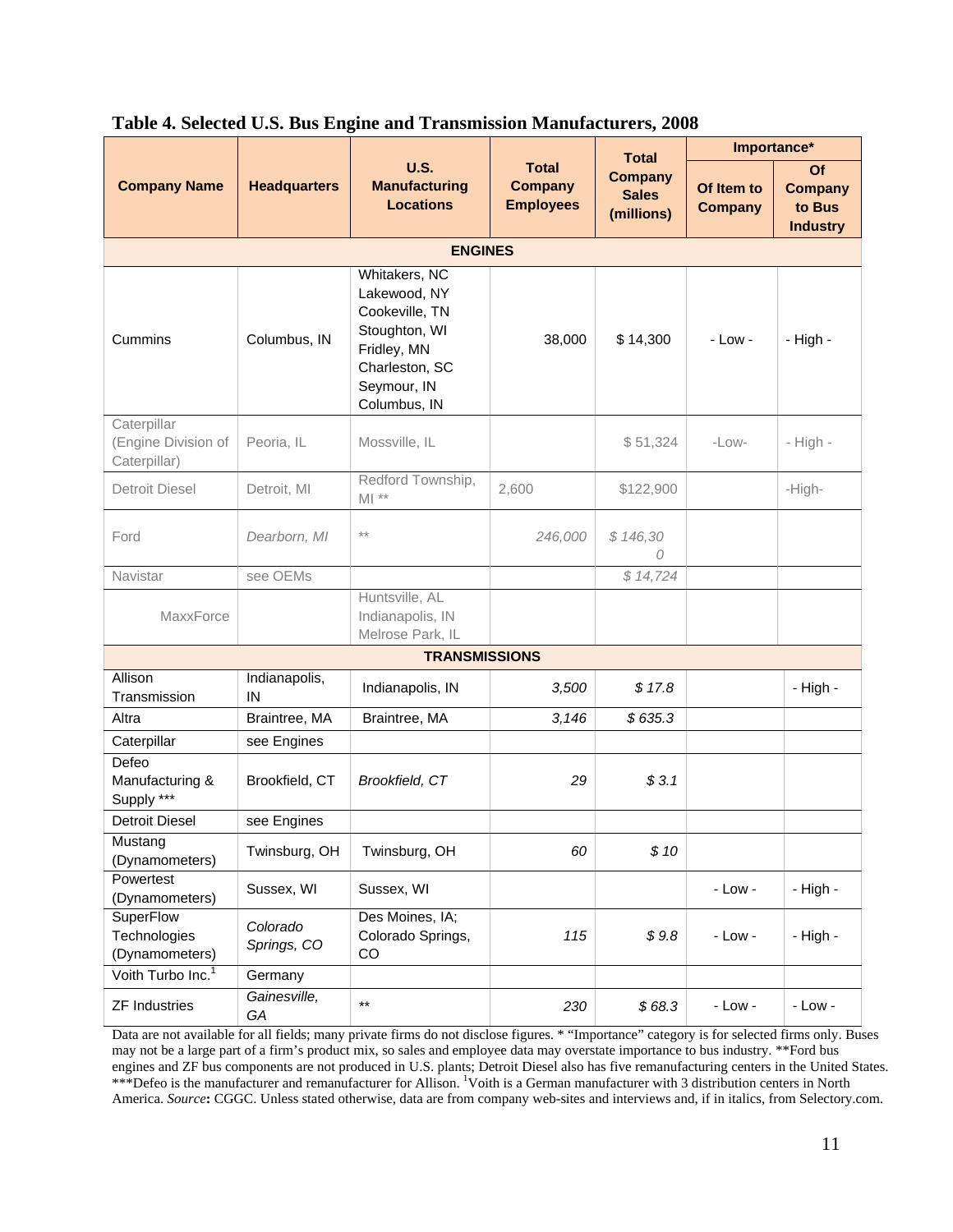|                                                                                        |                     | <b>U.S.</b><br><b>Manufacturing</b><br><b>Locations</b>          | <b>Total</b><br><b>Company</b><br><b>Employees</b> |                                                              | Importance*                     |                                                   |
|----------------------------------------------------------------------------------------|---------------------|------------------------------------------------------------------|----------------------------------------------------|--------------------------------------------------------------|---------------------------------|---------------------------------------------------|
| <b>Company Name</b>                                                                    | <b>Headquarters</b> |                                                                  |                                                    | <b>Total</b><br><b>Company</b><br><b>Sales</b><br>(millions) | Of Item<br>to<br><b>Company</b> | Of<br><b>Company</b><br>to Bus<br><b>Industry</b> |
|                                                                                        |                     | <b>BUS SUSPENSION</b>                                            |                                                    |                                                              |                                 |                                                   |
| <b>ATRO Engineered Systems</b><br>(Suspension parts)                                   | Sullivan, MO        | Sullivan, MO                                                     | 45                                                 | \$3.3                                                        |                                 |                                                   |
| <b>Firestone Industrial Products</b><br>(Suspension parts)**                           | Indianapolis, IN    |                                                                  | 133,752                                            | \$10,222                                                     |                                 |                                                   |
| Ridewell                                                                               | Springfield, MO     | Springfield, MO                                                  | 140                                                | \$22.7                                                       |                                 |                                                   |
| SAF-Holland                                                                            | see Aftermarket     |                                                                  |                                                    |                                                              |                                 |                                                   |
| Standen's Limited<br>(Suspension parts)                                                | Canada              | $***$                                                            | 501                                                | \$103                                                        | - High -                        |                                                   |
| <b>Tuthill Transport</b><br>Technologies                                               | Brookston, IN       | Mount Vernon, MO<br>Brookston, IN                                | 160                                                | \$28                                                         |                                 |                                                   |
| <b>UCF America</b><br>(Suspension parts)                                               | Arlington, TX       | Pennsauken, NJ<br>Arlington, TX                                  | 40                                                 | \$1.9                                                        |                                 |                                                   |
| <b>BUS AXLES</b>                                                                       |                     |                                                                  |                                                    |                                                              |                                 |                                                   |
| ArvinMeritor                                                                           | see Brakes          |                                                                  |                                                    |                                                              |                                 |                                                   |
| Dana Holding Corp.                                                                     | Toledo, OH          | $***$                                                            | 32,000                                             | \$8,100                                                      |                                 |                                                   |
| <b>Detroit Diesel</b>                                                                  | see Engines         |                                                                  |                                                    |                                                              |                                 |                                                   |
| Man Engines & Components                                                               | Pompano Beach, FL   | Pompano Beach, FL                                                | 41                                                 | \$25.2                                                       |                                 |                                                   |
| <b>ZF Industries</b>                                                                   | see Transmission    |                                                                  |                                                    |                                                              |                                 |                                                   |
|                                                                                        |                     | <b>BUS BRAKES</b>                                                |                                                    |                                                              |                                 |                                                   |
| ArvinMeritor                                                                           | Troy, MI            | Newark, OH<br>York, SC                                           | 19,800                                             | \$7,200                                                      | $-Low -$                        | - High -                                          |
| <b>Bendix Commercial</b><br>Vehicle Systems                                            | Elyria, OH          | Huntington, IN<br>Sparks, NV<br>Del Rio, TX<br>Bowling Green, KY | 350                                                |                                                              |                                 |                                                   |
| <b>Carlisle Motion Control</b>                                                         | Netherlands         | Bloomington, IN<br>Logansport, IN                                | 10                                                 | \$43.9                                                       | - High -                        |                                                   |
| Haldex                                                                                 | Kansas City, MO     |                                                                  | 90                                                 | \$1,300                                                      | - High -                        |                                                   |
| <b>KIC</b><br>(Brake drum)                                                             | Vancouver, WA       | Vancouver, WA                                                    | 15                                                 | \$36.4                                                       |                                 | $-Low -$                                          |
| <b>MGM Brakes</b><br>(Indian Head Industries Inc)<br>(Parking brakes and<br>actuators) | Charlotte, NC       |                                                                  | 400                                                | \$53.5                                                       |                                 |                                                   |
| Rome Heavy Duty<br>(Rome Tool & Die Co Inc)<br>(Brake shoes)                           | Rome, GA            | Rome, GA                                                         | 130                                                | \$29.5                                                       | - Medium-                       | $-Low -$                                          |

### **Table 5. Selected U.S. Bus Suspension, Axles, Brakes and Tire Manufacturers, 2008**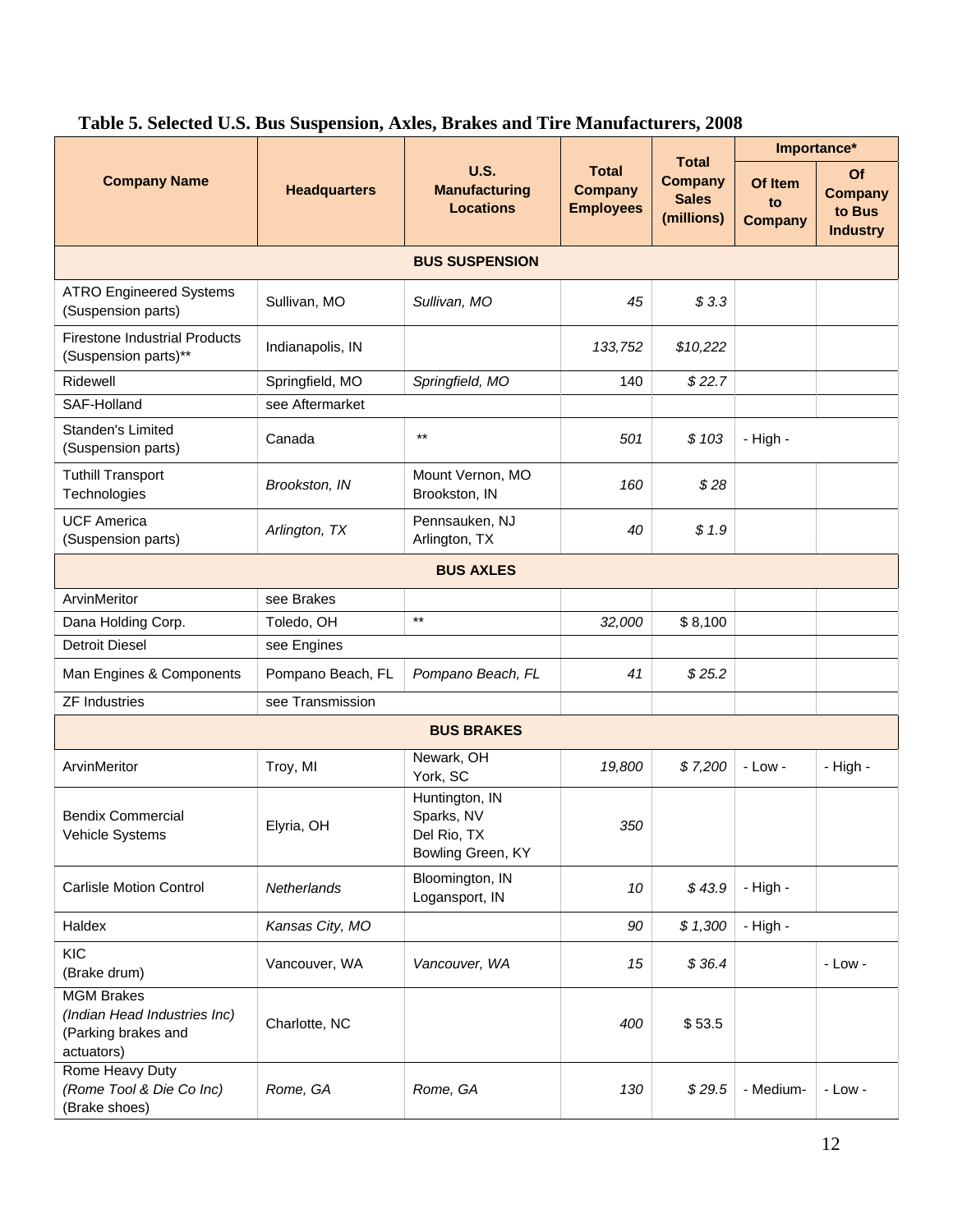|                                                    |                         |                                                                                                                               |                                                    |                                                              |                                 | Importance*                                       |
|----------------------------------------------------|-------------------------|-------------------------------------------------------------------------------------------------------------------------------|----------------------------------------------------|--------------------------------------------------------------|---------------------------------|---------------------------------------------------|
| <b>Company Name</b>                                | <b>Headquarters</b>     | <b>U.S.</b><br><b>Manufacturing</b><br><b>Locations</b>                                                                       | <b>Total</b><br><b>Company</b><br><b>Employees</b> | <b>Total</b><br><b>Company</b><br><b>Sales</b><br>(millions) | Of Item<br>to<br><b>Company</b> | Of<br><b>Company</b><br>to Bus<br><b>Industry</b> |
| <b>Webb Wheel Products</b>                         | Cullman, AL             | Cullman, AL                                                                                                                   | 330                                                |                                                              |                                 | - High -                                          |
| <b>Wellman Products Group</b><br>(SK Wellman Corp) | Solon, OH               | $***$                                                                                                                         | 250                                                | \$94                                                         |                                 |                                                   |
|                                                    |                         | <b>BUS TIRES</b>                                                                                                              |                                                    |                                                              |                                 |                                                   |
| Alcoa<br>(Wheel products)                          | Atlanta<br>Norcross, GA | Bloomsburg, PA<br>Hernando, MS<br>Springdale, AR<br>Visalia, CA                                                               | 32,300                                             | \$26,901                                                     | $-Low -$                        | - High -                                          |
| <b>Bridgestone Americas</b>                        | Nashville, TN           | Graniteville, SC<br>LaVergne, TN<br>Abilene, TX<br>Long Beach, CA<br>Akron, OH<br>Normal, IL<br>Muscatine, IA<br>Morrison, TN | 133,752                                            | \$10,222                                                     |                                 |                                                   |
| Good Year                                          | Akron, OH               | 22 facilities in 13<br>counties. Akron OH<br>(bus tires)                                                                      |                                                    | \$20,500                                                     | $-Low -$                        | $-Low -$                                          |
| Haltec<br>(Valves)                                 | Salem, OH               | Salem, OH                                                                                                                     | 45                                                 | \$6.8                                                        |                                 |                                                   |
| Michelin <sup>1</sup>                              | Greenville, SC          | 11 plants in US<br>OK-1, NC-1, AL-3,<br>SC-4, KY-1, IN-1                                                                      | 22,600                                             | \$23,100                                                     |                                 |                                                   |
| TireStamp<br>(Tire monitoring)                     | Troy, MI                | Troy, MI                                                                                                                      | 20                                                 | \$1.3                                                        | $-Low -$                        | $-Low -$                                          |

Data are not available for all fields; many privately held companies do not disclose figures. \* "Importance" category is for selected firms only. Buses may not be a large part of a firm's product mix, so sales and employee data may overstate importance to bus industry. \*\*Standen's Limited has no U.S. manufacturing locations; Dana has 3 manufacturing facilities in N. America but none of them produce bus axles. \*\*\*Wellman operates seven manufacturing facilities with locations in the United States, Canada, Italy and China. <sup>1</sup>Sales figures for Bridgestone, GoodYear and Michelin are for 2007, cited in Bridgestone's website; Michelin employment figure is for North America. *Source***:** CGGC. Unless stated otherwise, data are from company web-sites and interviews and, if in *italics,* from Selectory.com.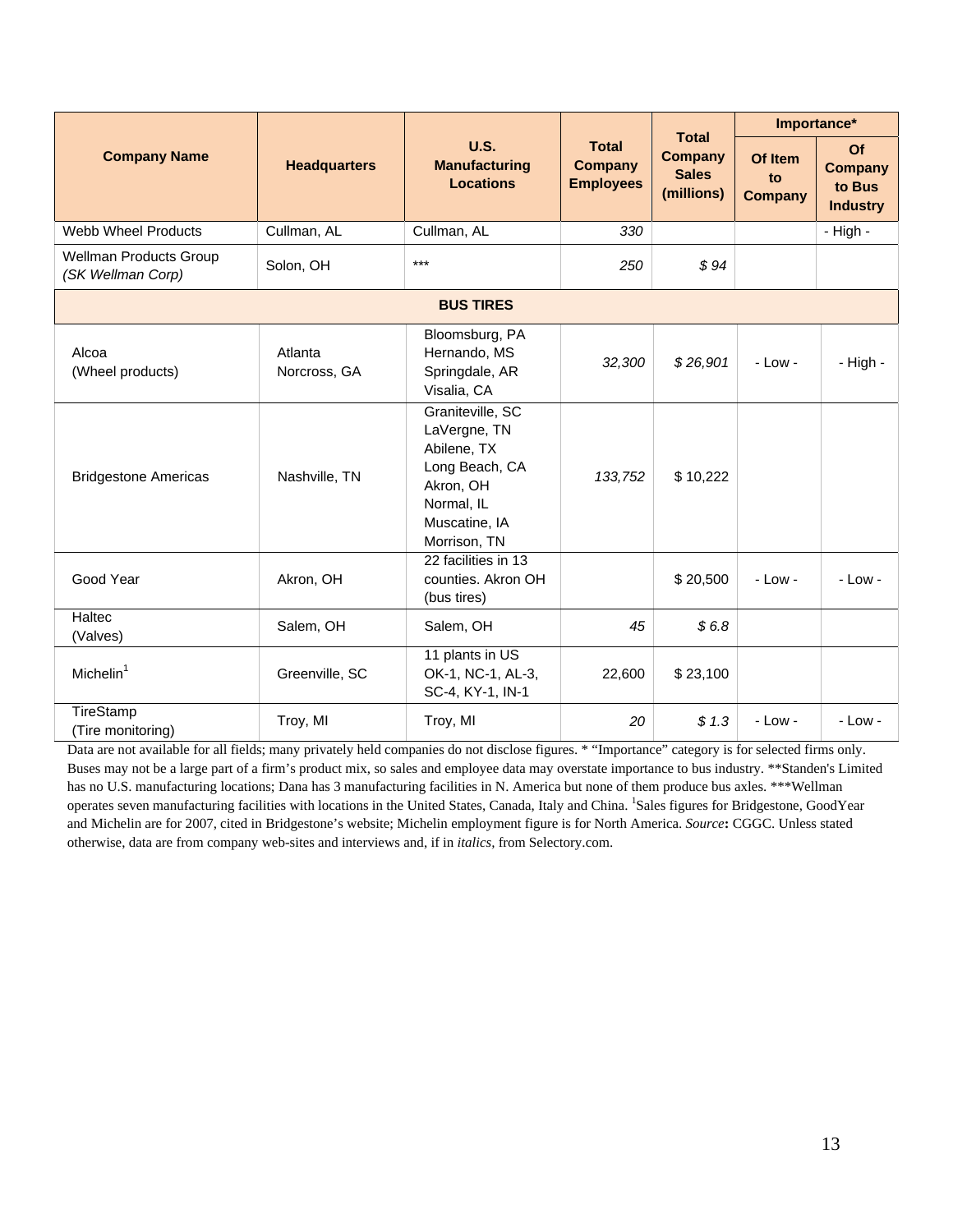|                                                                                               |                     |                                                                                                                                                                          |                                             | <b>Total</b>                          | Importance*           |                                            |  |  |
|-----------------------------------------------------------------------------------------------|---------------------|--------------------------------------------------------------------------------------------------------------------------------------------------------------------------|---------------------------------------------|---------------------------------------|-----------------------|--------------------------------------------|--|--|
| <b>Company Name</b>                                                                           | <b>Headquarters</b> | <b>U.S.</b><br><b>Manufacturing</b><br><b>Locations</b>                                                                                                                  | <b>Total</b><br>Company<br><b>Employees</b> | Company<br><b>Sales</b><br>(millions) | Of Item to<br>Company | Of<br>Company<br>to Bus<br><b>Industry</b> |  |  |
|                                                                                               |                     | <b>BUS CHASSIS</b>                                                                                                                                                       |                                             |                                       |                       |                                            |  |  |
| American Axle<br>and Manufacturing<br>(AAM)                                                   | Detroit, MI         | Fort Wayne, IN<br>Cheektowaga, NY<br>Malvern, OH<br>Minerva, OH<br>Salem, OH<br>Detroit, MI<br>Auburn Hills, MI<br>Oxford, MI<br>Rochester Hills, MI<br>Three Rivers, MI | 7,250                                       | \$2,109                               |                       | $-Low -$                                   |  |  |
| Freightliner Custom<br>Chassis                                                                | Gaffney, SC         | Gaffney, SC                                                                                                                                                              | 750                                         | \$122,899                             |                       |                                            |  |  |
| Union City Body Co.<br>(Union City Assembly)                                                  | Union City, IN      | Union City, IN                                                                                                                                                           | 25                                          | \$2.3                                 |                       |                                            |  |  |
| <b>ELECTRIC SYSTEM/ BUS ELECTRONICS</b>                                                       |                     |                                                                                                                                                                          |                                             |                                       |                       |                                            |  |  |
| Aesys Inc.<br>(Electronic<br>destination signs)                                               | Tenafly, NJ         | Tenafly, NJ                                                                                                                                                              | 5                                           | \$1                                   | - High -              | $-Low -$                                   |  |  |
| <b>AMETEK</b><br>(Bus electronics)                                                            | Paoli, PA           | Woodstock, NY                                                                                                                                                            | 11,794                                      | \$2,500                               | $-Low -$              | $-Low -$                                   |  |  |
| Eaton<br>(Bus electronics)                                                                    | Cleveland, OH       |                                                                                                                                                                          | 80,913                                      | \$15,400                              |                       |                                            |  |  |
| <b>Luminator USA</b><br>(Destination sign<br>mechanisms)                                      | Plano, TX           | Plano, TX                                                                                                                                                                | 8,010                                       |                                       | - High -              | - High -                                   |  |  |
| Navistar                                                                                      | see OEMs            |                                                                                                                                                                          |                                             |                                       |                       |                                            |  |  |
| Normont Industrial<br>(Access hardware)                                                       | Plattsburg, NY      |                                                                                                                                                                          |                                             |                                       |                       |                                            |  |  |
| <b>Prestolite Electric</b><br>Leece Neville<br><b>Heavy Duty Systems</b><br>(Bus electronics) | Plymouth, MI        | Arcade, NY                                                                                                                                                               | 2,500                                       |                                       |                       | - Medium-                                  |  |  |
| Transign<br>(Destination sign<br>mechanisms)                                                  | Waterford, MI       | Waterford, MI                                                                                                                                                            |                                             |                                       |                       |                                            |  |  |
| Twinvision<br>(Destination sign<br>mechanisms)                                                | Durham, NC          | Durham, NC                                                                                                                                                               | 186                                         | \$70.5                                |                       |                                            |  |  |
| Vansco Electronics<br>(Parker Vansco)<br>(Bus electronics)                                    | Canada              | Valley City, ND<br>Morton, IL                                                                                                                                            | 220                                         | \$58                                  |                       | - High -                                   |  |  |

#### **Table 6. Selected U.S. Manufacturers of Bus Chassis and Electric/Electronic Systems, 2008**

Data are not available for all fields; many privately held companies do not disclose figures. \* "Importance" category is for selected firms only. Buses may not be a large part of a firm's product mix, so sales and employee data may overstate importance to bus industry. *Source***:** CGGC. Unless stated otherwise, data are from company web-sites and interviews and, if in *italics,* from Selectory.com.

.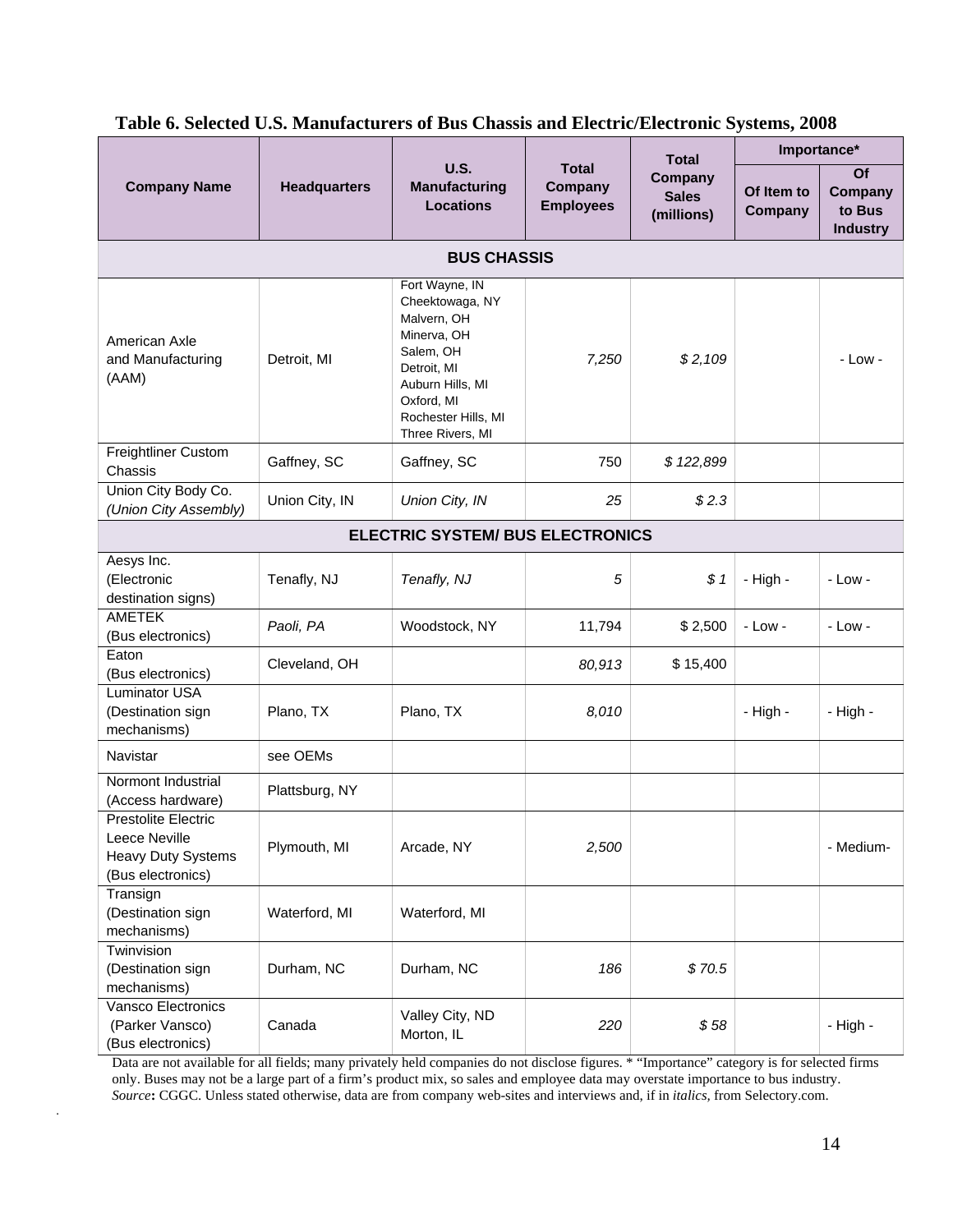|                                                                     |                      |                                                                   | U.S.<br><b>Total</b><br>Company<br><b>Employees</b> | <b>Total</b>                          | Importance*              |                                                   |
|---------------------------------------------------------------------|----------------------|-------------------------------------------------------------------|-----------------------------------------------------|---------------------------------------|--------------------------|---------------------------------------------------|
| <b>Company Name</b>                                                 | <b>Headquarters</b>  | <b>Manufacturing</b><br><b>Locations</b>                          |                                                     | Company<br><b>Sales</b><br>(millions) | Of Item<br>to<br>Company | <b>Of</b><br>Company<br>to Bus<br><b>Industry</b> |
|                                                                     |                      | <b>BUS WINDOWS</b>                                                |                                                     |                                       |                          |                                                   |
| Custom Glass Corp.<br>(Fabricated glass)                            | Kittanning, PA       | Kittanning, PA                                                    |                                                     |                                       |                          |                                                   |
| Ricon*                                                              | Panorama City, CA    |                                                                   | 250                                                 |                                       |                          |                                                   |
|                                                                     |                      | <b>BUS DOORS</b>                                                  |                                                     |                                       |                          |                                                   |
| Eberhard<br>(Door latches and locks)                                | Strongsville, OH     | Strongsville, OH                                                  |                                                     |                                       |                          |                                                   |
| Hansen International<br>(Hardware and trim systems)                 | Lexington, SC        | Lexington, SC                                                     | 120                                                 | \$17.5                                |                          |                                                   |
| Hubner USA<br>(Articulation system)                                 | Mt. Pleasant, SC     |                                                                   | 53                                                  | \$4.2                                 |                          |                                                   |
| Parker Origa USA<br>(Door system and electronic<br>control systems) | Glendale Heights, IL |                                                                   |                                                     |                                       |                          | - High -                                          |
| SMI                                                                 | see Lighting         |                                                                   |                                                     |                                       |                          |                                                   |
| Southco<br>(Door latches and locks)                                 | Concordville, PA     | Concordville, PA<br>Honeoye Falls, NY<br>Rockledge, FL            | 1,000                                               | \$350                                 | $-Low -$                 | - Medium-                                         |
| <b>Timco Rubber</b><br>(Rubber bellows, door and<br>window seals)   | Cleveland, OH        | Cleveland, OH                                                     | 20                                                  | \$3.1                                 |                          |                                                   |
| <b>Trimark</b><br>(Door latches and locks)                          | New Hampton, IA      | New Hampton, IA                                                   | 260                                                 | \$26.3                                |                          |                                                   |
| Vapor Bus International<br>(Door equipment)                         | Buffalo Grove, IL    | Buffalo Grove, IL                                                 | 408                                                 | \$37.7                                |                          | - High -                                          |
|                                                                     |                      | <b>BUS LIGHTING</b>                                               |                                                     |                                       |                          |                                                   |
| Grote Industries<br>(Ligthing and safety systems)                   | Madison, IN          | Madison, IN                                                       | 1,000                                               | \$151                                 |                          | - High -                                          |
| Hadley Products (Formerly it<br>was Transmatic Group)               | Waterford, MI        |                                                                   | 200                                                 |                                       |                          |                                                   |
| <b>LEDtronics</b><br>(LED bulbs and Products)                       | Torrance, CA         | Torrance, CA                                                      | 300                                                 | \$12.9                                |                          |                                                   |
| Pretoria Transit Interiors***                                       | Murfreesboro, TN     | Murfreesboro, TN                                                  |                                                     |                                       |                          | - High -                                          |
| SMI                                                                 | Pineville, NC        | Murfreesboro, TN                                                  |                                                     |                                       | -Low-                    | -High-                                            |
| Truck-Lite Co. Inc.                                                 | Falconer, NY         | Falconer, NY<br>McElhattan PA<br>Wellsboro, PA<br>Coudersport, PA | 600                                                 |                                       | $-Low -$                 | $-Low -$                                          |

### **Table 7. Selected U.S. Manufacturers of Bus Windows, Doors, Lighting, Seating and Flooring, 2008**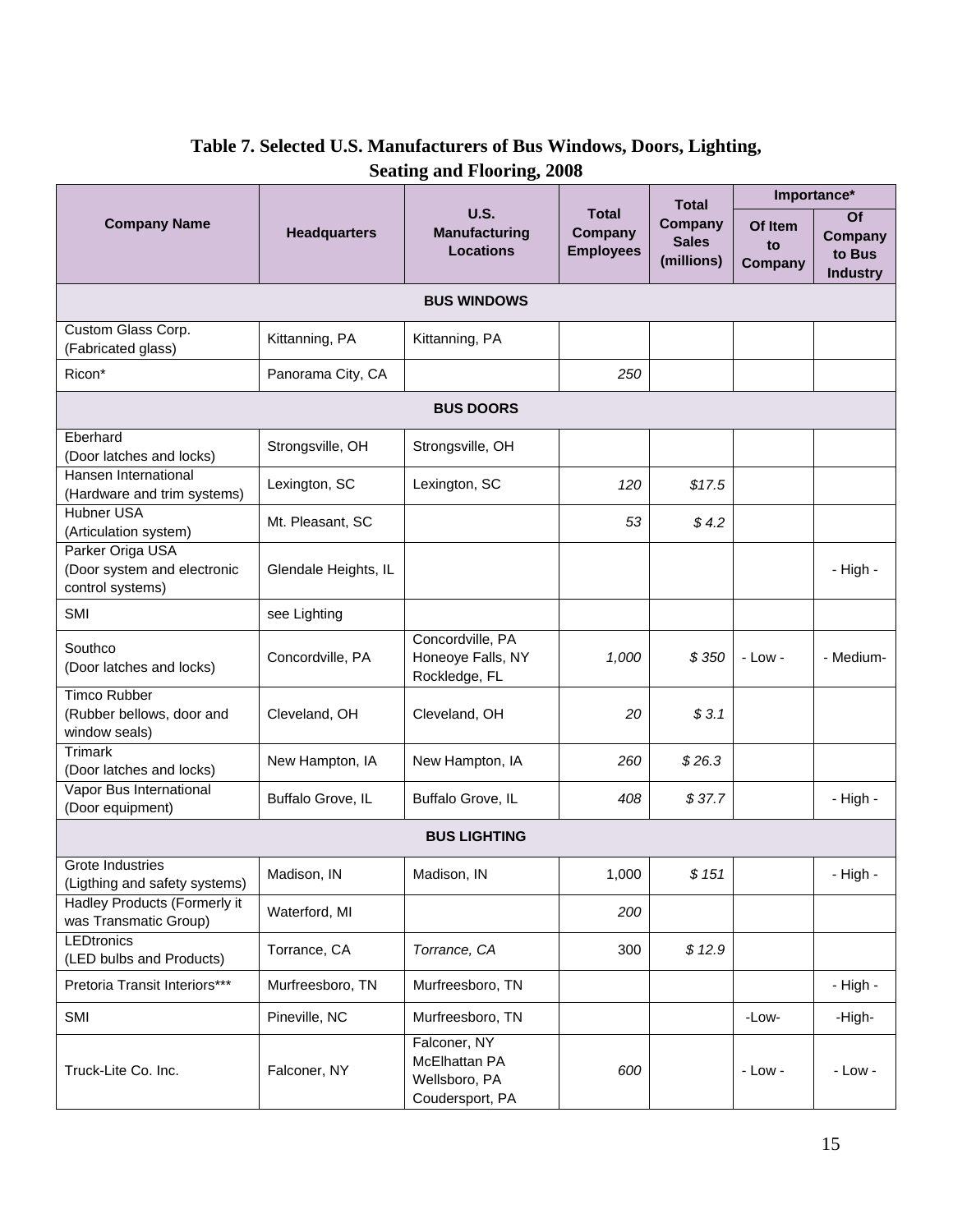|                                                                                                     |                     |                                           |                                             | <b>Total</b>                          | Importance*              |                                            |
|-----------------------------------------------------------------------------------------------------|---------------------|-------------------------------------------|---------------------------------------------|---------------------------------------|--------------------------|--------------------------------------------|
| <b>Company Name</b>                                                                                 | <b>Headquarters</b> | U.S.<br><b>Manufacturing</b><br>Locations | <b>Total</b><br>Company<br><b>Employees</b> | Company<br><b>Sales</b><br>(millions) | Of Item<br>to<br>Company | Of<br>Company<br>to Bus<br><b>Industry</b> |
|                                                                                                     |                     | <b>BUS SEATING, FLOORING</b>              |                                             |                                       |                          |                                            |
| American Seating<br>(Seating)                                                                       | Grand Rapids, MI    | Grand Rapids, MI                          | 500                                         | \$119                                 | -Medium-                 | - High -                                   |
| Altro Transfloor<br>(Flooring products)                                                             | UK                  | Subsidiary in US                          |                                             |                                       |                          | - High -                                   |
| Dow Automotive<br>(Design, engineering,<br>prototyping, interior trim;<br>seating; steering wheels) | Midland, MI         |                                           |                                             |                                       |                          |                                            |
| Freedman Seating<br>(Seating)                                                                       | Chicago, IL         | Chicago, IL                               | 300                                         |                                       |                          | - High -                                   |
| Holdsworth<br>(Fabrics)                                                                             | Indianapolis, IN    | UK.                                       |                                             |                                       |                          |                                            |
| KSU<br>(Seating)                                                                                    | Bellwood, IL        |                                           | 200                                         |                                       |                          |                                            |
| <b>Lantal Textiles</b><br>(Fabrics)                                                                 | Rural Hall, NC      | Winston-Salem, NC                         | 147                                         |                                       |                          |                                            |
| SMI                                                                                                 | see Lighting        |                                           |                                             |                                       |                          |                                            |
| <b>USSC Group</b><br>(Seating)                                                                      | Exton, PA           | Exton, PA                                 | 100                                         |                                       |                          | - High -                                   |

Data are not available for all fields; many private firms do not disclose figures. \* "Importance" category is for selected firms only. Buses may not be a large part of a company's product mix, so sales and employee data may overstate importance to bus industry. \*\*Ricon primarily manufactures wheelchair lifts but is also a growing supplier of bus windows; parent company is Westinghouse Air Brake Technology Corporation (\$1.6 billion annual sales). \*\*\*Pretoria Transit Interiors of Murfreesboro TN has become part of SMI. *Source*: CGGC. Unless stated otherwise, data are from company web-sites and interviews and, if in *italics,* from Selectory.com.

4) OEMs. The five bus OEMs that share 98% of the North American bus market—New Flyer, Gillig Corporation, North American Bus Industries (NABI), Orion Bus Industries and Nova Bus—had a total of \$1.4 billion worth of sales in 2008 with a total employment of 2,482 in North American facilities. While each of the top five heavy-duty transit bus OEMs is of medium or high importance to the transit bus industry, three of these firms have total operations that include much more than transit bus production. For Orion (18% market share), parent company Daimler calculates that buses, vans and others represent only 16% of its (Daimler's) 2008 revenues. For Nova (9% market share) parent company Volvo put Orion's sales at 6% of Volvo group sales in 2008 (Volvo Group, 2008). In contrast, Gillig (27% market share) focuses solely on transit buses, and for New Flyer (38% market share), bus manufacturing comprised 90% of total revenues in 2008. The remaining lead firms are found in Table 8.

In small and mid-size transit buses, Thor Industries has three brands: Champion, ElDorado, and Goshen. The company is the largest manufacturer of small and midsize transit and commercial buses in North America, with a 37% share of that market (Thor Industries, 2008a, 2008b).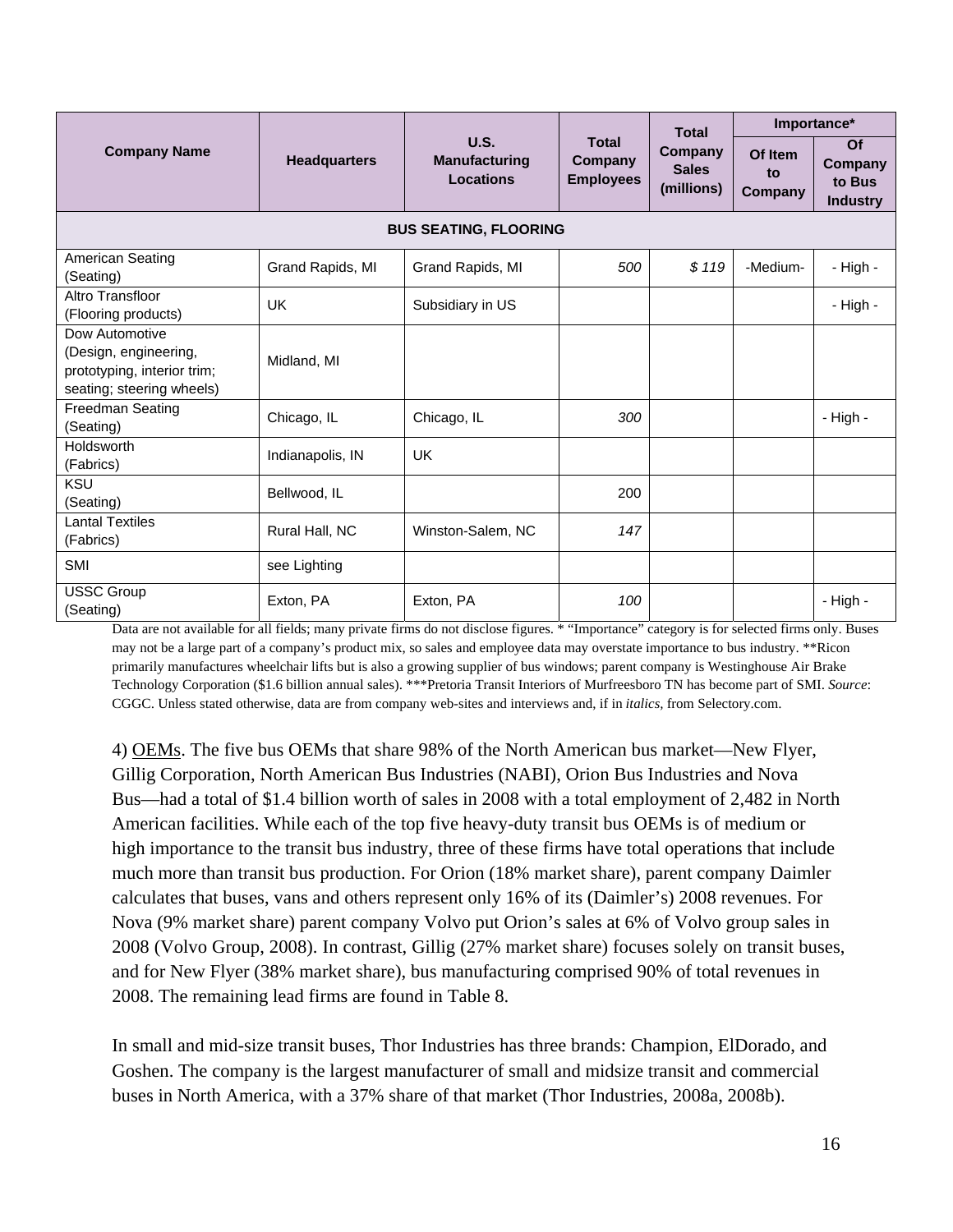|                                                 |                          |                                                              |                                                    | <b>Total</b>                                 |                              | Importance*                                       |
|-------------------------------------------------|--------------------------|--------------------------------------------------------------|----------------------------------------------------|----------------------------------------------|------------------------------|---------------------------------------------------|
| <b>Company Name</b>                             | <b>Headquarters</b>      | <b>U.S.</b><br><b>Manufacturing</b><br><b>Locations</b>      | <b>Total</b><br><b>Company</b><br><b>Employees</b> | <b>Company</b><br><b>Sales</b><br>(millions) | Of Item to<br><b>Company</b> | Of<br><b>Company</b><br>to Bus<br><b>Industry</b> |
| <b>Advanced Bus Industries</b>                  | Marysville, OH           | Marysville, OH                                               |                                                    |                                              |                              |                                                   |
| Bus and Coach Int'l, (BCI)                      | Jennings, KS             | Jennings, KS                                                 |                                                    |                                              |                              |                                                   |
| Daimler*                                        | Germany                  |                                                              | 22,476                                             | \$138,570.00                                 | - Medium -                   | - Medium -                                        |
| <b>Orion (Daimler Buses</b><br>North America)   | Greensboro,<br><b>NC</b> | Oriskany, NY **<br>Greensboro, NC                            | 1,259                                              | \$566.00                                     |                              | - Medium -                                        |
| <b>Thomas Built</b>                             |                          | High Point, NC                                               | 1,600                                              |                                              |                              |                                                   |
| DesignLine International                        | Charlotte, NC            | Charlotte, NC                                                | 50                                                 | \$25.6                                       |                              |                                                   |
| Diamond Coach                                   | Oswego, KS               | Oswego, KS                                                   | 55                                                 | \$6.80                                       |                              |                                                   |
| Ebus                                            | Downey, CA               | Downey, CA                                                   | 45                                                 | \$0.60                                       |                              |                                                   |
| <b>Federal Coach</b>                            | Fort Smith, AR           | Fort Smith, AR                                               | 3,072                                              | \$706.4                                      | - Medium -                   | $-Low -$                                          |
| <b>Glaval Bus</b>                               | Elkhart, IN              | Elkhart, IN                                                  | 250                                                | \$34.20                                      |                              |                                                   |
| Gillig                                          | Hayward, CA              | Hayward, CA                                                  | 700                                                | \$77.60                                      | - High -                     | - High -                                          |
| <b>Metrotrans Corporation</b>                   | Atlanta, GA              | Atlanta, GA                                                  | 300                                                | \$76.10                                      |                              |                                                   |
| <b>Motor Coach Industries</b><br>International  | Schaumburg, IL           | Pembina, ND                                                  | 2,000                                              |                                              |                              |                                                   |
| New Flyer of America***                         | Winnipeg, MN             | St. Cloud, MN<br>Crookston, MN                               | 2,348                                              | \$103.8                                      | - High -                     | - High -                                          |
| North American Bus<br>Industries (has 3 brands) | Anniston, AL             |                                                              | 121,200                                            |                                              |                              |                                                   |
| <b>NABI</b>                                     | Tacoma, WA               | Anniston, AL                                                 | 121,200                                            | \$6.30                                       |                              | - Medium -                                        |
| <b>Blue Bird</b>                                | Fort Valley, GA          | Fort Valley, GA                                              | 1,800                                              | \$2.5                                        |                              |                                                   |
| <b>Starcraft Bus</b>                            | Goshen, IN               | Goshen, IN                                                   | 200                                                | \$27.40                                      |                              |                                                   |
| <b>StarTrans Bus Division</b>                   | Goshen, IN               | Goshen, IN<br>Jonestown, PA                                  | 2,200                                              | \$269.00                                     |                              |                                                   |
| Thor Industries                                 | Jackson<br>Center, OH    | Salina, KS<br>Riverside, CA<br>Imlay City, MI<br>Elkhart, IN | 7,064                                              | \$2,640.00                                   | - Medium -                   | - High -                                          |
| <b>Champion Bus</b>                             | Imlay City, MI           | Imlay City, MI                                               | 300                                                | \$90.00                                      |                              |                                                   |
| <b>ElDorado National</b>                        | Riverside, CA            | Salina, KS<br>Riverside, CA                                  | 350                                                |                                              |                              |                                                   |
| Goshen Coach                                    | Elkhart, IN              | Elkhart, IN                                                  | 230                                                | \$36.00                                      |                              |                                                   |
| <b>Trans Tech</b>                               | Warwick, NY              | Warwick, NY                                                  |                                                    |                                              |                              |                                                   |
| Turtle Top (Independent<br>Protection Co Inc)   | New Paris, IN            | New Paris, IN                                                | 240                                                | \$3.00                                       |                              |                                                   |
| Novabus <sup>1</sup>                            | South<br>Plainfield, NJ  | Plattsburgh, NY                                              | 195                                                | \$684.50                                     | $-Low -$                     | - Medium -                                        |

**Table 8. Selected U.S. Bus Original Equipment Manufacturers (OEMS), 2008** 

Data are not available for all fields; many privately held companies do not disclose figures. \* "Importance" category is for selected firms only. \*Daimler employment is for US; sales is for North America. Orion employment is for North America; Oriskany, NY plant has 612 employees; figures include Setra motorcoaches. \*\*New Flyer employment is for N America: 1,373 for Canada and 975 for the US. <sup>1</sup>Novabus employment is for U.S. facility; sales is for N. America. *Source***:** CGGC. Unless stated otherwise, data are from company web-sites and interviews and, if in *italics,* from Selectory.com.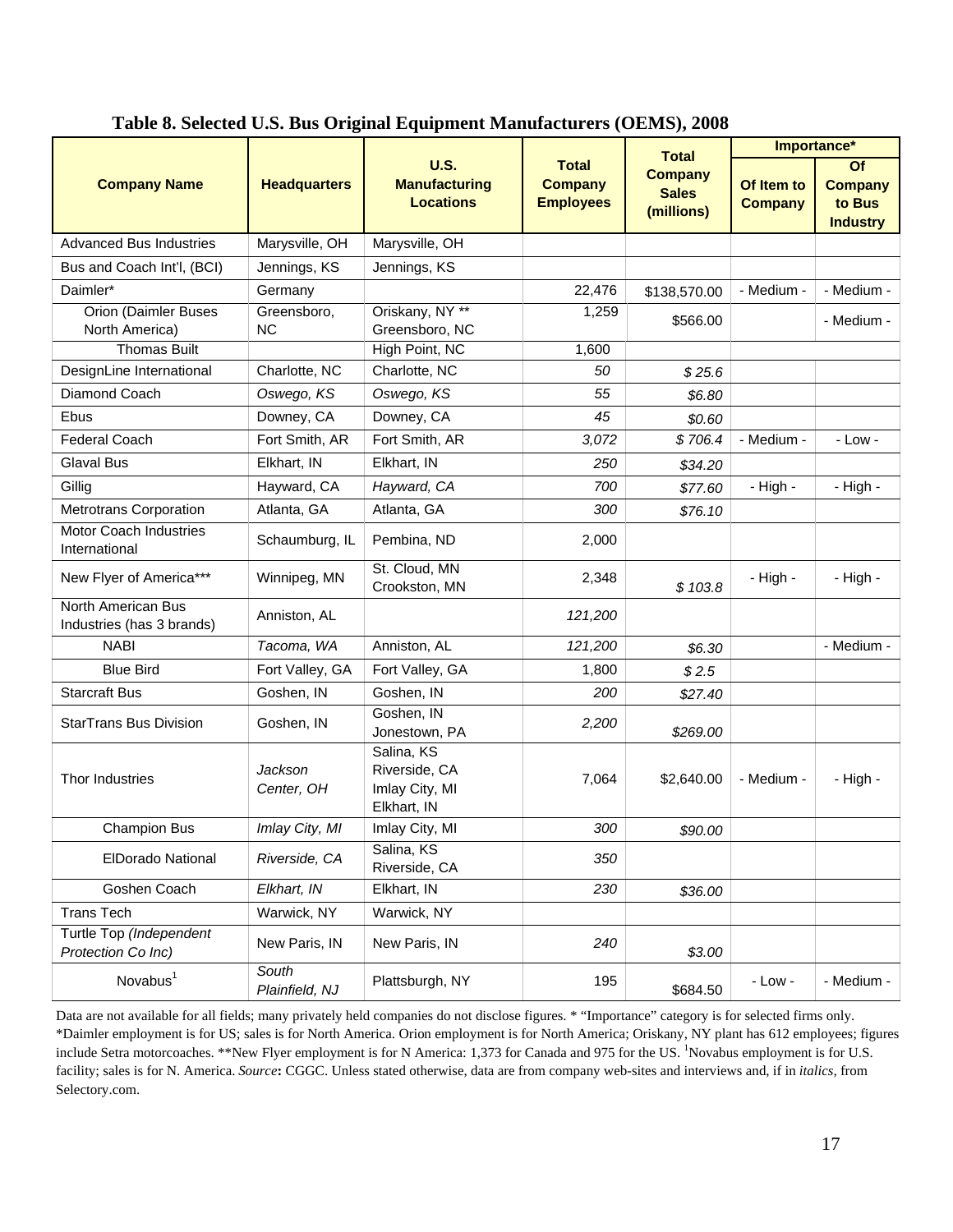The transit bus industry has a limited client base consisting of local transit authorities, so demand is dependent on government funding, which is often short-term and unpredictable, preventing firms from establishing long-term supply agreements. The low-volume nature of bus manufacturing poses a further challenge in containing production costs. In addition, bus manufacturers in the United States primarily manufacture on a built-to-order basis. Unlike the vertically integrated system prevalent in Japan and Europe, in which bus OEMs produce most major components in their own plants, many U.S. manufacturers purchase the main components from other providers and assemble them. Although this strategy minimizes factory investment and maintains flexibility to respond to consumers' specifications (Ealey & Gross, 2008), it does present several challenges related to the resulting lack of standardization. Buses are built specifically to each transit customer's preferences, which increases bus costs an estimated 20- 30%. Custom designs affect production stability and result in more difficult and expensive R&D than is typical of other motor vehicle industries (New Flyer Industries Inc, 2009). According to industry interviews, OEMs are capable of producing more "standard" bus models at 80% of current costs. This would require a major shift in the way the industry does business with its clients, but may reduce costs enough to make it worthwhile for both sides.

Another important issue for transit bus OEMs is the limited number of producers, not just of engines but of several key bus components. These segments are often small, dominated by two or three suppliers. New Flyer notes that reliance on a constricted group of suppliers poses ongoing risks that firms will lack key supplies, be forced to interrupt production of certain products, or have less control over pricing and timely delivery (New Flyer Industries Inc, 2009). Firms' choices are further narrowed by the Buy America provision, which requires that buses purchased for federally financed transit projects have 60% local content and undergo final assembly in the United States. Industry interviews suggest that this rule places additional restrictions on firms' ability to source supplies for their products.

Aftermarket and bus cleaning systems. For the heavy-duty truck and bus manufacturing industry, sales of aftermarket parts are an important segment, accounting for 10% of revenues (First Research, 2009). Most OEMs acquire aftermarket parts and services from other suppliers and then provide them to clients for their own brands and other buses. These activities help determine the competitive advantage of transit bus OEMs, constituting an important factor for transit authorities in their buying choices. The value chain also includes manufacturers that provide automatic heavy-duty vehicle wash systems to wash transit buses. Selected independent aftermarket firms and bus cleaning system manufacturers are listed in Table 9.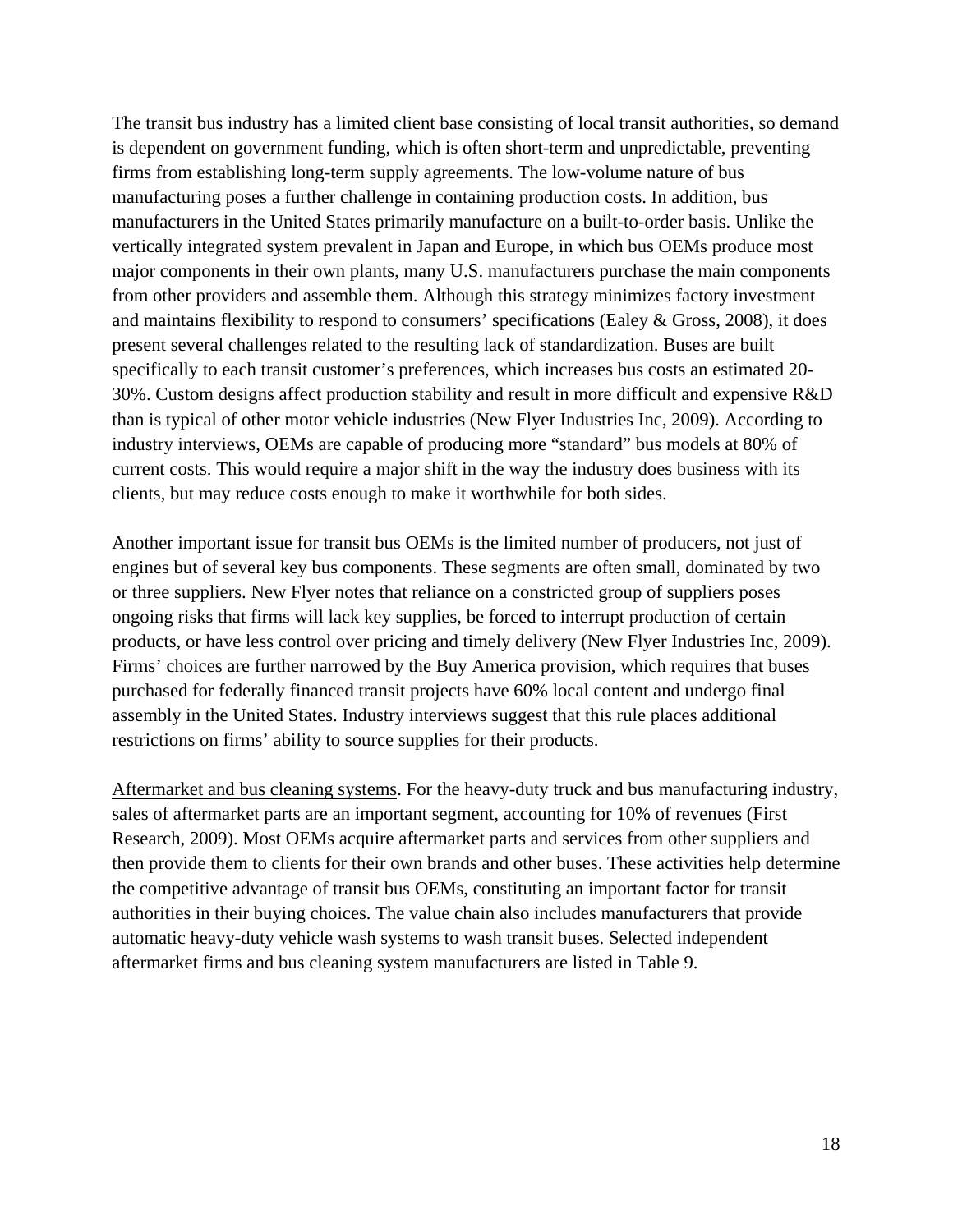| <b>Company Name</b>                 | <b>Headquarters</b> | <b>U.S.</b><br><b>Manufacturing</b><br><b>Locations</b> | <b>Total Company</b><br><b>Employees</b> | <b>Total Company</b><br><b>Sales (millions)</b> |
|-------------------------------------|---------------------|---------------------------------------------------------|------------------------------------------|-------------------------------------------------|
| Alliance Industries                 |                     |                                                         |                                          |                                                 |
| (Remanufacturing                    | Springfield, MO     | Springfield, MO                                         | 15                                       | \$1.1                                           |
| torque converters)                  |                     |                                                         |                                          |                                                 |
| <b>Balcrank Products</b>            |                     |                                                         |                                          |                                                 |
| (Lubrication                        | Weaverville, NC     | Weaverville, NC                                         | 100                                      | \$14.9                                          |
| equipment)                          |                     |                                                         |                                          |                                                 |
| <b>Coach Crafters</b>               |                     |                                                         |                                          |                                                 |
| (Repair and                         | Tavares, FL         | Tavares, FL                                             | 26                                       | \$3.5                                           |
| remanufacturing)                    |                     |                                                         |                                          |                                                 |
| Delphi Diesel                       |                     |                                                         |                                          |                                                 |
| Aftermarket North                   |                     |                                                         |                                          |                                                 |
| America                             | Troy, MI            | Troy, MI                                                | 168,700                                  | \$18,060                                        |
| (Remanufacturing                    |                     |                                                         |                                          |                                                 |
|                                     |                     |                                                         |                                          |                                                 |
| engines)<br><b>East Coast Brake</b> |                     |                                                         |                                          |                                                 |
|                                     |                     |                                                         |                                          |                                                 |
| <b>Rebuilders</b>                   | Norfolk, VA         | Norfolk, VA                                             | 12                                       | \$5                                             |
| (Rebuilding                         |                     |                                                         |                                          |                                                 |
| brakes)                             |                     |                                                         |                                          |                                                 |
| Firestone                           |                     |                                                         |                                          |                                                 |
| <b>Industrial Products</b>          | See suspension      |                                                         |                                          |                                                 |
| (Suspension spare                   |                     |                                                         |                                          |                                                 |
| parts)                              |                     |                                                         |                                          |                                                 |
| Kirk's Auto                         |                     |                                                         |                                          |                                                 |
| (Remanufacturing                    | Detroit, MI         | Detroit, MI                                             | 70                                       |                                                 |
| bus components)                     |                     |                                                         |                                          |                                                 |
| <b>KIT Masters</b>                  |                     |                                                         |                                          |                                                 |
| (Aftermarket                        | Perham, MN          | Perham, MN                                              |                                          |                                                 |
| components)                         |                     |                                                         |                                          |                                                 |
| Leyman                              |                     |                                                         |                                          |                                                 |
| Manufacturing                       | Cincinnati, OH      | Cincinnati, OH                                          | 90                                       | \$7                                             |
| (Lift gates)                        |                     |                                                         |                                          |                                                 |
| Macton                              | Oxford, CT          | Oxford, CT                                              | 55                                       | $$10.4^{(E)}$                                   |
| (Lift systems)                      |                     |                                                         |                                          |                                                 |
|                                     |                     | 11 plants incl.                                         |                                          |                                                 |
| Mahle Clevite                       |                     | Churubusco, IN                                          |                                          |                                                 |
| (Aftermarket                        |                     | Trumbull, CT                                            |                                          |                                                 |
| replacement                         | Ann Arbor, MI       | Murfreesboro, TN                                        | 91                                       | \$91.1                                          |
| parts*)                             |                     | Mcconnelsville,                                         |                                          |                                                 |
|                                     |                     | OH                                                      |                                          |                                                 |
| <b>Mohawk Lifts</b>                 |                     |                                                         |                                          |                                                 |
| (Mohawk                             |                     |                                                         |                                          |                                                 |
| Resources Ltd)                      | Amsterdam, NY       | Amsterdam, NY                                           | 70                                       | \$11.5                                          |
| (Lift systems)                      |                     |                                                         |                                          |                                                 |
| PAI Industries                      |                     |                                                         |                                          |                                                 |
| (Service parts for                  | Suwanee, GA         |                                                         | 100                                      |                                                 |
| engines)                            |                     |                                                         |                                          |                                                 |
| Rotary Lift                         | Madison, IN         |                                                         | 32,300                                   | \$7,568.8                                       |
|                                     |                     |                                                         |                                          |                                                 |

#### **Table 9. Selected U.S. Bus Industry Aftermarket Remanufacturers and Bus Cleaning System Manufacturers**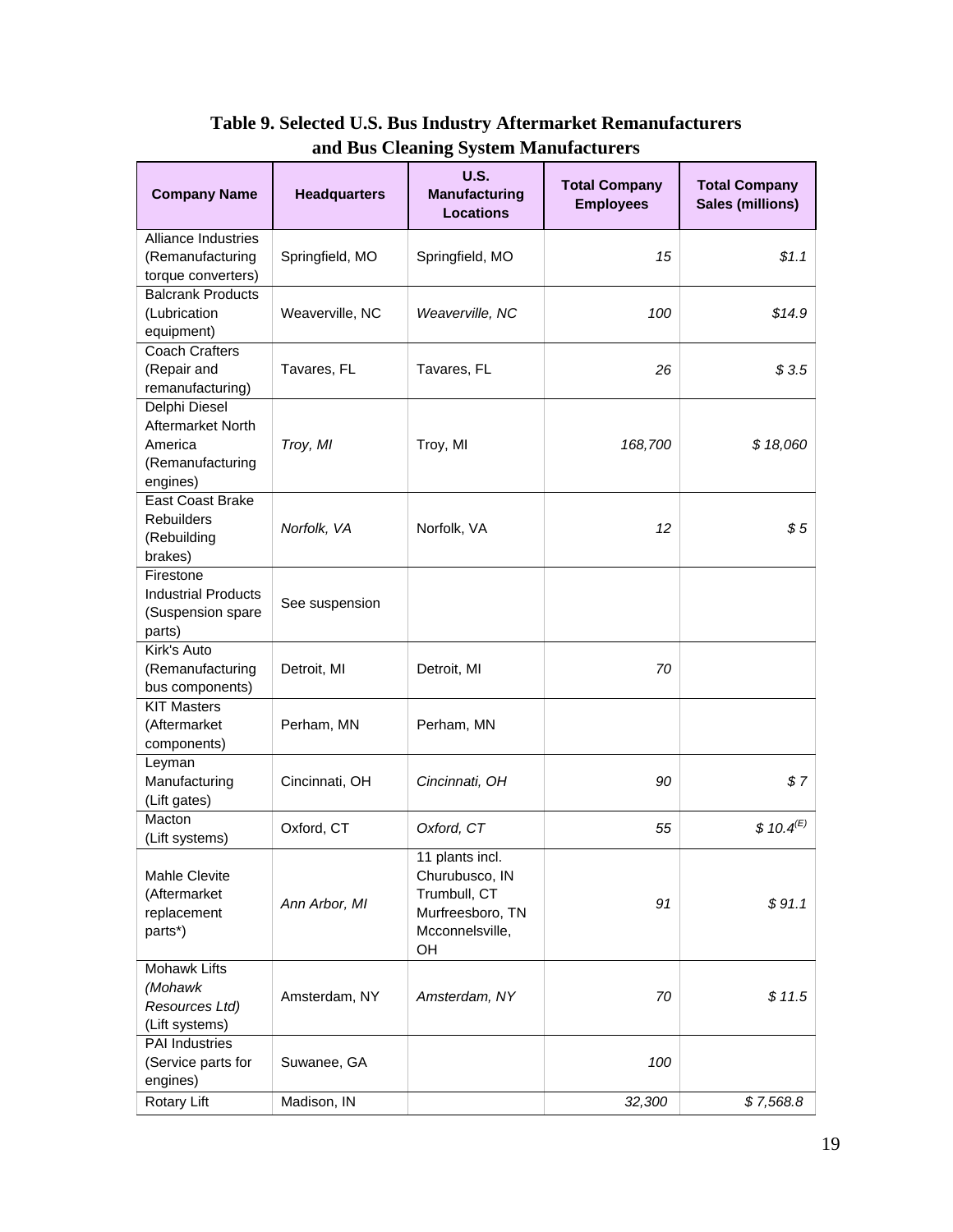| <b>Company Name</b>                                                                       | <b>Headquarters</b> | <b>U.S.</b><br><b>Manufacturing</b><br>Locations   | <b>Total Company</b><br><b>Employees</b> | <b>Total Company</b><br><b>Sales (millions)</b> |
|-------------------------------------------------------------------------------------------|---------------------|----------------------------------------------------|------------------------------------------|-------------------------------------------------|
| (Lift systems)                                                                            |                     |                                                    |                                          |                                                 |
| SAF-Holland<br>(Lift systems and<br>suspension)                                           | Muskegon, MI        | Muskegon, MI                                       | 273                                      | \$386.3                                         |
| <b>States Friction</b><br>Group (Page<br><b>Brake Warehouse</b><br>Inc)<br>(Brake repair) | Salt Lake City, UT  | Salt Lake City, UT<br>Charlotte, NC<br>Chaplin, MO | 88                                       | \$5.4                                           |
| Whiting<br>(Repair)                                                                       | Monee, IL           | Monee, IL                                          | 320                                      |                                                 |
| Belanger Inc.<br>(Automatic transit<br>wash system)                                       | Northville, MI      | Northville, MI                                     | 212                                      |                                                 |
| ChassiJet USA<br>Inc.<br>(Automatic chassis<br>cleaning system)                           | Northridge, CA      | Northridge, CA                                     |                                          |                                                 |
| <b>DPF</b> Regeneration<br>(Cleaning of Diesel<br>Particulate Filters)                    | Stratford, CT       |                                                    |                                          |                                                 |
| Interclean<br>Equipment<br>(Automatic transit<br>wash system)                             | Ypsilanti, MI       | Ypsilanti, MI                                      | 50                                       | \$13.6                                          |
| NS Wash Systems<br>(Wash system)                                                          | Inglewood CA        | Inglewood CA                                       |                                          |                                                 |
| Ross & White<br>Company<br>(Wash equipment)                                               | Cary, IL            | Cary, Illinois                                     | 15                                       | \$1.6                                           |

Data are not available for all fields; many privately held companies do not disclose figures. Buses and bus parts are not necessarily a large percentage of a company's product mix, so sales and employee data may overstate a company's importance to the bus manufacturing industry. \*Mahle Clevite provides aftermarket replacement parts for Caterpillar, Cummins, Detroit Diesel, Mack, Case/IH and John Deere. *Source:* CGGC. Unless stated otherwise, data are from company web-sites and interviews and, if in *italics,* from Selectory.com.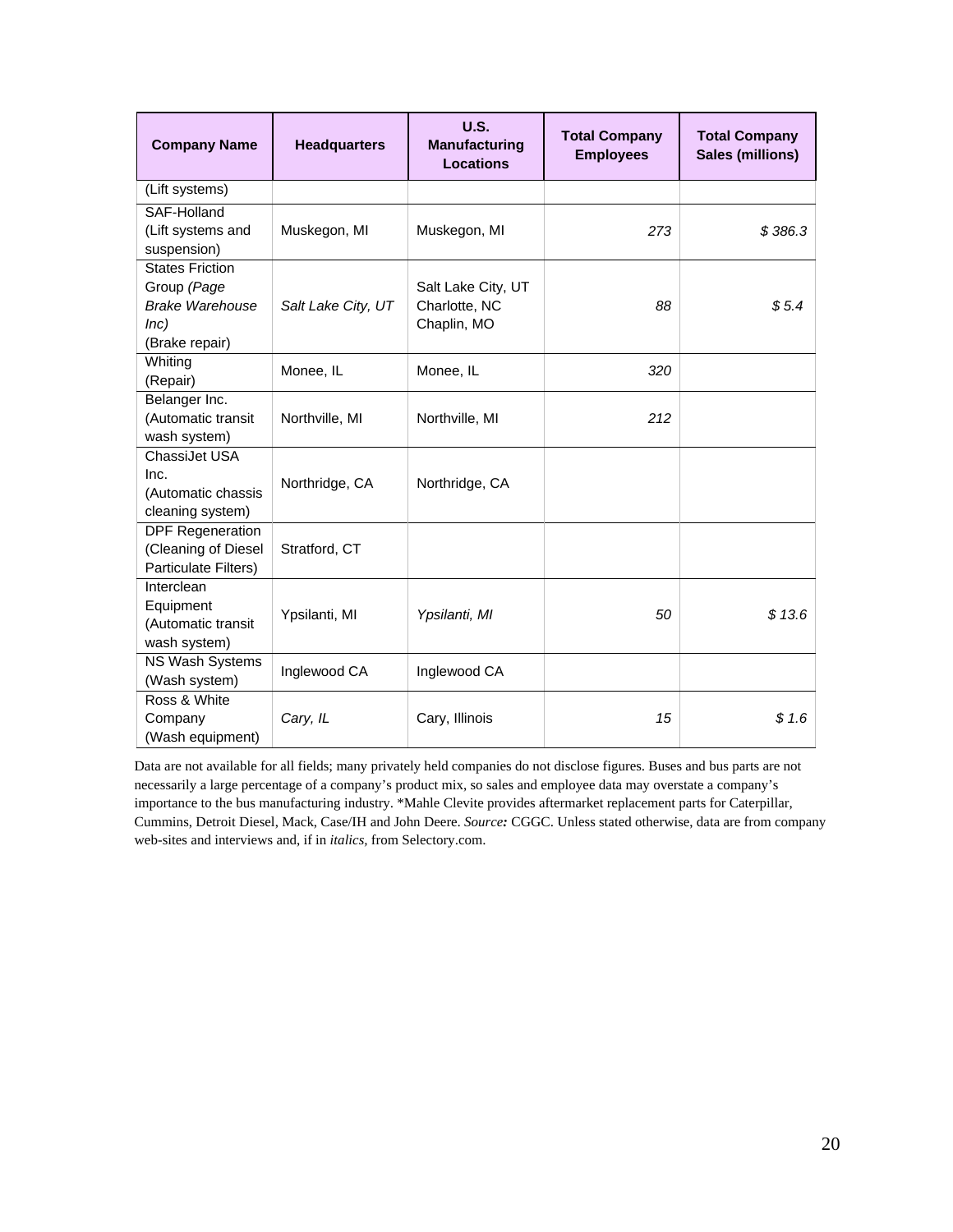#### **Transit Bus Market Outlook**

The U.S. market for heavy-duty transit buses is small, delivering roughly 5,000 to 5,500 buses per year. Heavy-duty buses have a 12-year life and old buses are expensive to keep running, so the need to replace buses in current fleets is a factor in future sales. The United States has roughly 1,200 transit agencies with bus fleets, and the average bus age in the American Transportation Association's (APTA)'s sample of current U.S. fleets is 7.5 years (APTA, 2009). This means the replacement market alone implies a certain minimum level of future bus orders.

Public transit spending is not sufficiently steady or reliable to encourage growth in the industry. Firms may receive increased orders only to see them fall in subsequent years when funding levels drop and demand has already been satisfied. This makes it difficult for bus manufacturers to maintain their capacity and workforce without having to lay off workers periodically. In the current recession, many agencies can no longer meet federal financing formulas that require a local funding match of 20%. Cutbacks in state funding appear to threaten even the gains promised by funding from the stimulus bill, the American Recovery and Reinvestment Act of 2009. To illustrate, the Chicago Transit Authority used stimulus money to order 58 new hybrid buses from New Flyer. It also placed a larger order of 140 buses, which it intended to pay for with state money. However, the state funds were subsequently cut and the CTA was forced to delay the large order. This so disrupted New Flyer's production schedule that, in August 2009, the company was forced to begin laying off 320 people, or 13% of its workforce (Cooper, 2009).

U.S. export potential of transit buses is also constrained. Differences in technology levels resulting from higher standards for emissions, safety and accessibility increase the capital costs of U.S.-made buses and major components. In international markets this constitutes an added disadvantage beyond general political and market pressures that ensure that buses are mainly produced in the country where they are sold—or at least in countries at similar levels of economic development (Ealey & Gross, 2008). For example, developing nations tend to trade buses only with other developing nations, with China exporting only to developing countries in Asia and South America. Similarly, Eastern European countries export buses to South America. Emerging countries' lower technology levels and standards appear to prevent them from competing in industrial country bus markets, while industrial countries' higher production costs and standards appear to prevent them from competing in emerging country markets.

In certain key components, U.S. manufacturers do supply foreign companies, using the same platform but with different sub-components to meet local in-country requirements. For example, Allison Transmission has sold some 14,000 transmissions for transit buses throughout the world, about 12,000 of them in China. Allison supplies several Chinese transit bus OEMs, including Kinglong, Zhongtong, Bonluck-BCI, Foton, Yutong, Dandong Hunghai, Youngman and Xiamen Golden Dragon (International Organization for Public Transport, 2009). Cummins, the U.S. engine maker, has 21 facilities, 14 manufacturing plants,12 distribution centers and one research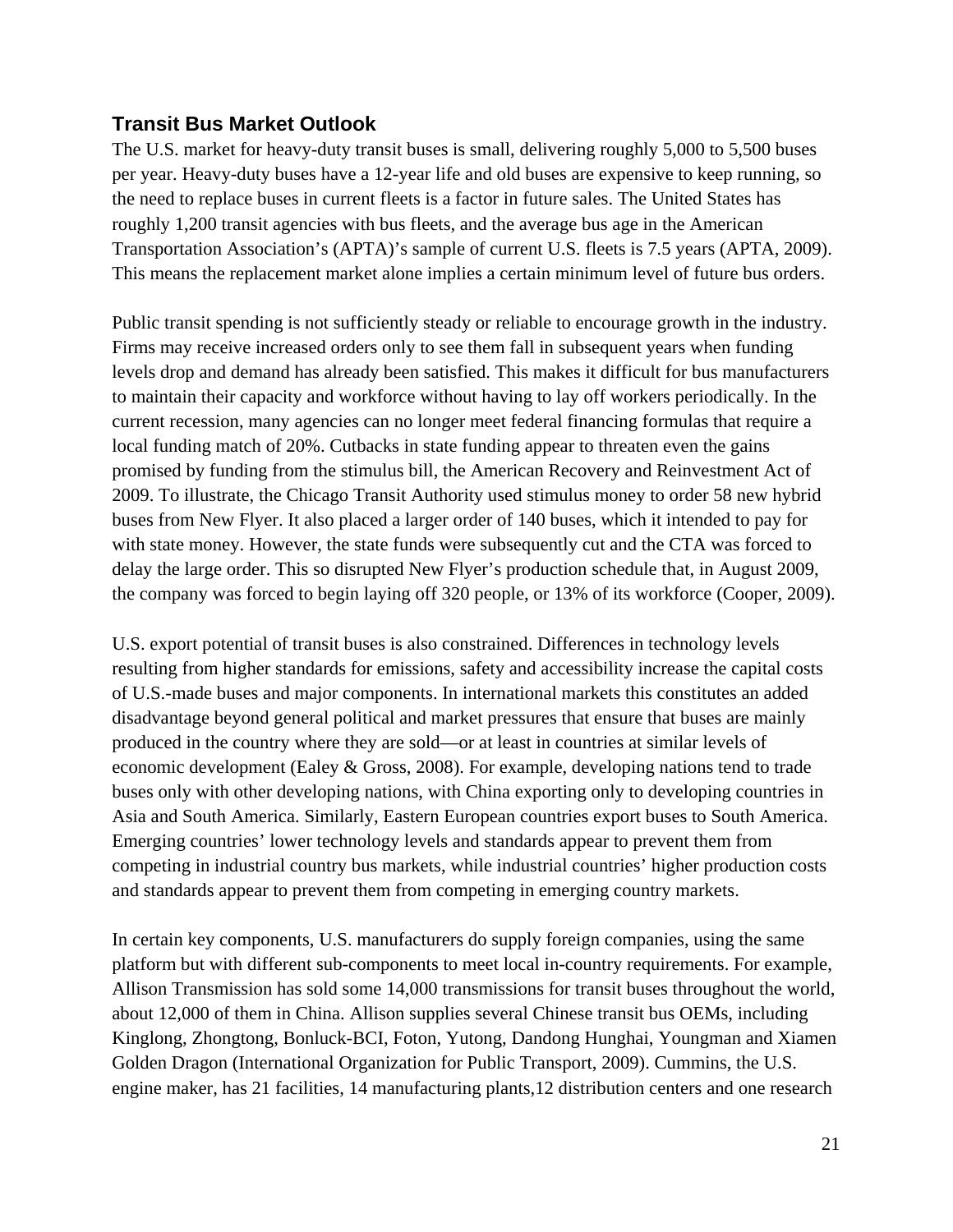center in China (Cummins 2005). Cummins also established joint venture companies with local vehicle OEMs in China and India (Cummins, 2005, 2007). Firestone Industrial Products, U.S. bus suspension producer, has an assembly factory in Beijing and a sales office in Delhi, India (Firestone Industrial Products 2009). This indicates the potential for U.S. makers of selected components to respond to rapidly growing emerging markets in the global transit bus industry.

#### **Types of Green Buses**

The diesel engine is by far the most prevalent technology for transit buses due to its availability, durability, familiar maintenance, and good performance including fuel economy and torque power (Ealey & Gross, 2008). However, as governments seek to enhance their energy independence and reduce fuel use and the emission of greenhouse gases and other air pollutants, the market is growing for greener alternatives. Today, an estimated 32% of U.S. transit buses have an alternative power source, i.e., other than diesel or gasoline (APTA, 2008). The transit bus industry has played a crucial role in proving and adopting advanced vehicle technologies. Transit fleets have the advantages of large-scale refueling and centralized management of vehicles, which facilitates the testing and refining of new technologies. The examples of CNG, plug-in hybrid, and all-electric buses show how transit buses are well-suited to preparing the way for other motor vehicles in new technology applications (Silver, 2009).

A summary of the status of the five green bus types addressed in this study—all-electric, dieselelectric, hydrogen-electric, hydrogen fuel cell, and compressed natural gas—is found in Figure 4. The value chain for these bus types is essentially the same as that for conventional buses (see Figure 2), except for key components in the propulsion system, such as the motor/generator system or energy storage. These specific components that distinguish a green bus from a conventional bus are listed in Figure 4, below. Also included are R&D activity, the status of refueling infrastructure (if needed), major manufacturing firms, and selected transit fleets that have adopted the vehicles. A fuller discussion of each green bus type appears after Figure 4.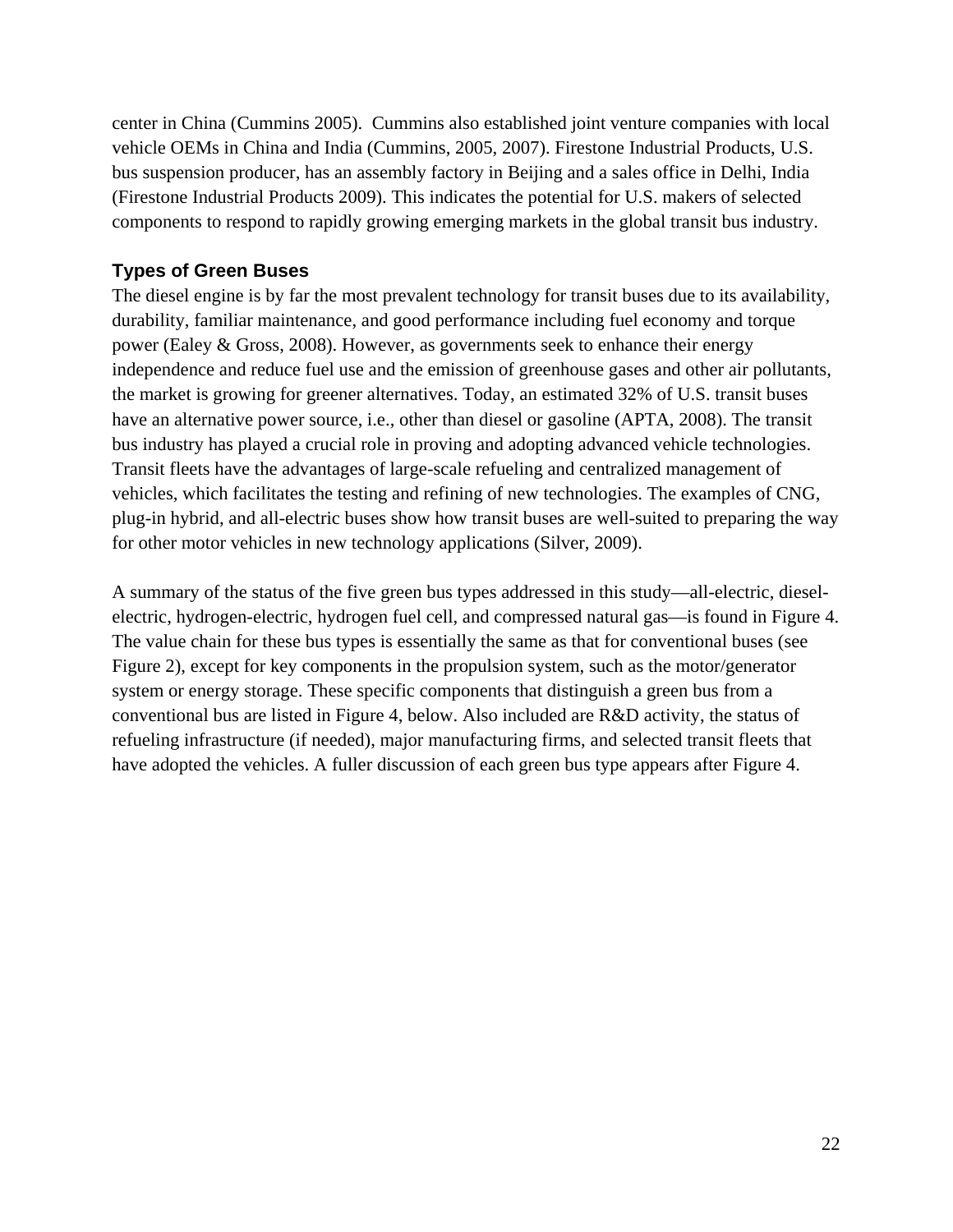

#### **Figure 4. Summary of the Status of Selected Green Bus Types, United States, 2009**

*Note: Components listed are in addition to those of a conventional bus.*

Please see list of acronyms on page 2. All Electric includes Battery Electric Buses (BEV) and Electric Trolleys attached to the grid. Recharging infrastructure for All Electric is for BEVs only. Hydrogen-electric buses have hydrogen-fueled internal combustion engines (ICE) assisted by electric batteries. \* New Flyer refers to Electric Trolleys only.

*Source***:** CGGC, based on agency and company websites and interviews.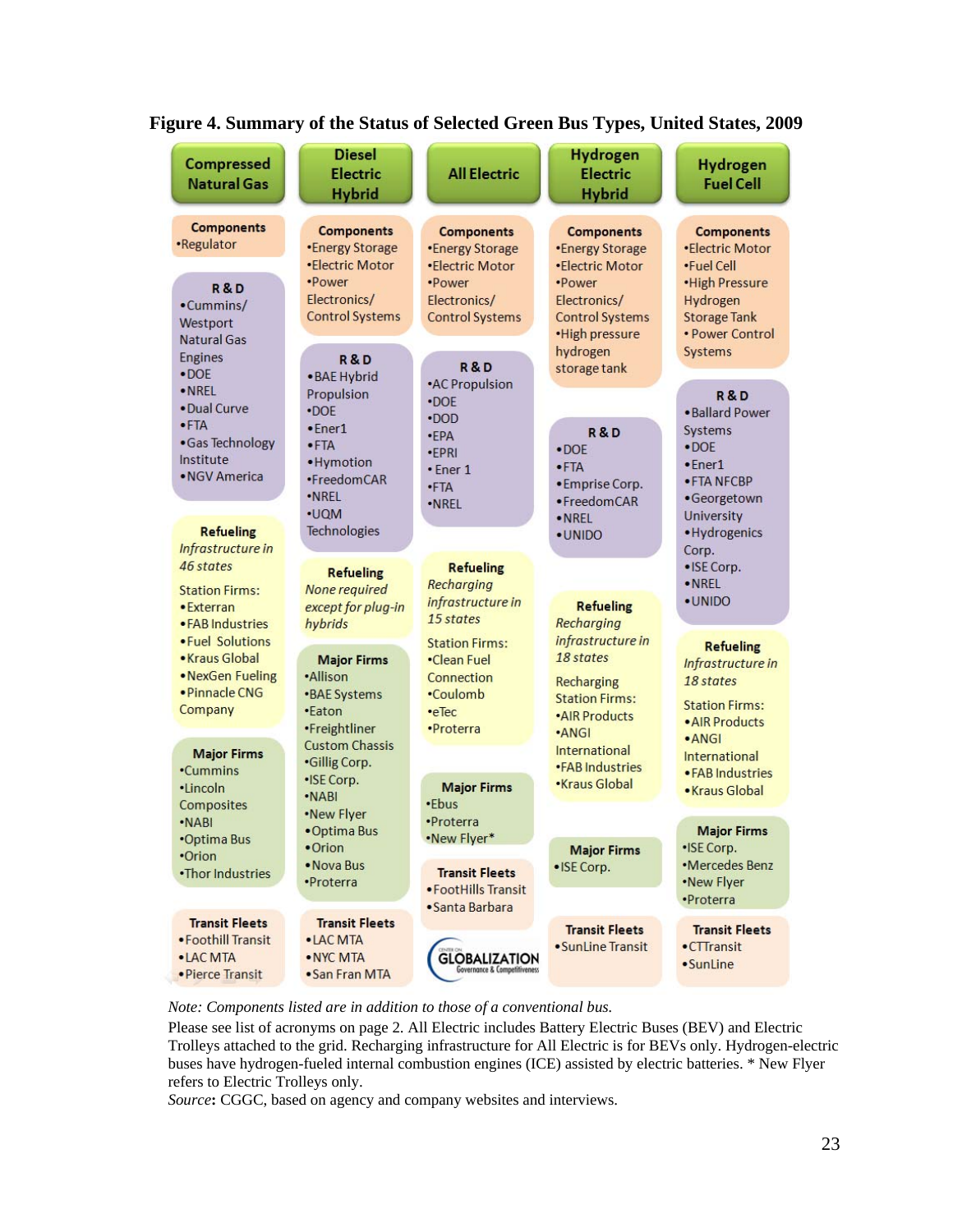Compressed Natural Gas (CNG): CNG is simply liquid natural gas that has been compressed. CNG buses are the most common type of green bus, very popular in China and accounting for about half of all bus sales in Western Europe (Ealey & Gross, 2008). Bus fleets throughout the United States have incorporated CNG, including Los Angeles transit authority, which operates 2,200 CNG buses, comprising 88% of their fleet (APTA, 2003). Since natural gas combustion produces lower levels of particulate matter and toxic emissions, CNG buses have pollution advantages over diesel. As for greenhouse gases, when the entire fuel cycle including fuel production is considered, CNG buses appear to emit levels similar to or perhaps slightly better than diesel buses, even accounting for their higher levels of the powerful greenhouse gas methane (DOE, 2000). The United States already has an extensive refueling infrastructure for CNG, with CNG pipelines connecting the entire continental United States. The infrastructure includes refueling stations in every state, some compressing the LNG onsite while others bring in CNG already compressed (DOE, 2009c).

Hybrid-Electric Vehicles (HEV): Currently, HEV transit buses primarily consist of dieselelectric hybrids, although early testing for hydrogen-electric hybrids (HHICE, or hybrid hydrogen internal combustion engine) is ongoing in California, at Sunline Transit, Santa Barbara Valley Transit Authority and AC Transit, and in Connecticut at CTTRANSIT (L. Eudy et al., 2008). HEVs are powered by a combination of the conventional internal combustion engine (ICE) and a battery, which is charged by regenerative breaking. Plug-in hybrid electric vehicles (PHEVs) offer the advantages of hybrid-electric and all-electric vehicles, by using the engine to expand the driving range and charge the battery, while also having the ability to plug into the electric grid and be powered solely by the stored electricity (DOE, 2009a).

Battery Electric Vehicles (BEV): BEV vehicles run solely on batteries that must be recharged on the grid. The only pollutants from a BEV are those resulting from generating the electricity used to recharge the battery. BEVs are distinguished from electric trolley buses, which are powered through overhead cables. Proterra, a firm developing a BEV transit bus, plans by June 2010 to have infrastructure in place for the Foothills Transit Agency, operating in the San Gabriel and Pomona Valleys in California, with four more cities to come online afterwards. Apart from Foothills Transit and MTD Santa Barbara, no other transit authorities run full-size BEV transit buses yet, although Proterra aims to expand the market (Goldman, 2009).

Fuel Cell Vehicles: These vehicles have no internal combustion engine; instead, fuel cells strip electrons from the hydrogen fuel and use them to power an electric motor. The only exhaust from the vehicle is water vapor. As of December 2008, the United States had only 10 fuel cell buses, all in field testing with transit agencies. New Flyer and Van Hool now have fuel cell buses on their production lines, with New Flyer working to fill an order for 20 fuel cell buses for BC Transit in Canada (Edwards, 2009)**.** The refueling infrastructure for hydrogen is also at an early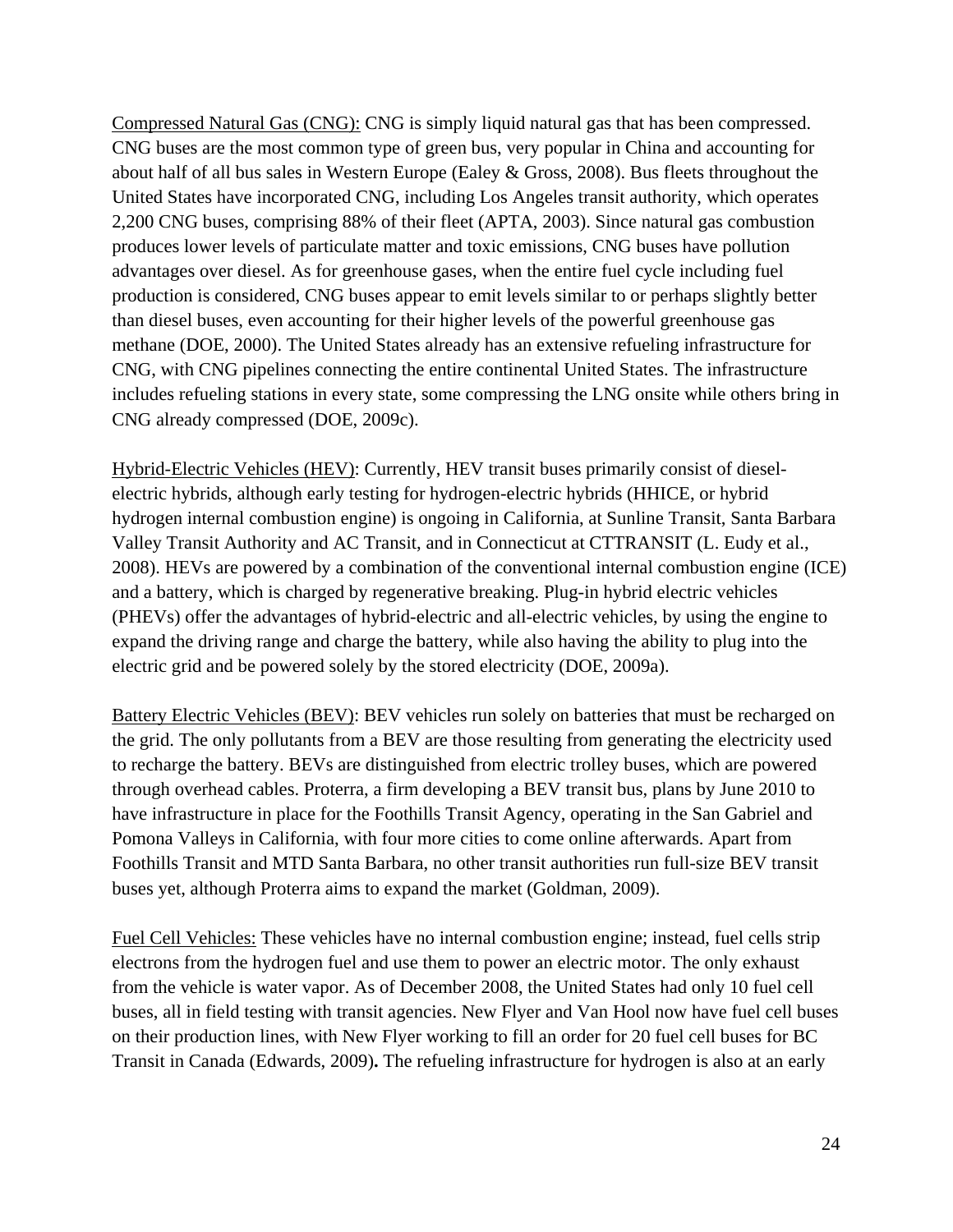stage, with stations set up in 18 states. California is the only state with more than 10 stations (DOE, 2009b).

Hydrogen internal combustion engines (HICE) and hydrogen-blend gaseous fueled internal combustion engines (HBICE). Along with the hydrogen-electric hybrid and hydrogen fuel cell bus, HICE vehicles are the least developed of green bus types, especially in the United States. A HICE vehicle simply fuels its internal combustion engine with hydrogen as opposed to conventional fuel. The only exhaust is water vapor, while all criteria emissions from the vehicle are at practically zero. While HICE technology in the United States is not progressing at the pace experts had hoped, HICE buses have been tested successfully in Berlin at the 2006 soccer World Cup, and in London with city buses. By 2010, London plans to have 10 hydrogen buses in its fleet, five powered by fuel cell, and five by HICE. While North America has no similar testing stories, the California based non-profit CALSTART is optimistic that the HICE will continue to gain ground in the North American market (CALSTART, 2009).

Light-Weight Buses: Further gains in fuel economy have been achieved with the recent development of light-weight transit buses. The first light-weight, stainless steel $^6$  bus debuted in July 2008, developed and produced by the Oak Ridge National Laboratory (ORNL) and DOE, along with two Michigan companies: Autokinetics, which developed the bus, and Fisher Coachworks, which licensed the technology and built the prototype. The weight reduction is due in part to increased use of stainless steel, which is lighter but stronger than conventional steel and can be used more sparingly in the chassis while still offering improved durability. Weight is further reduced by improving design of the shell, welds and fastenings. Lower chassis weight means that the size of wheels, brakes, suspension components and related running gear can be reduced as well, reducing overall weight as much as 50%. The improved bus design enables it to carry 20% more passengers than other 40-foot vehicles while costing up to 30% less to produce (Discoveries and Breakthroughs Inside Science (DBIS), 2007). The prototype was equipped with a diesel-electric hybrid drive train, complete with a battery capable of being plugged into the grid. The reduced-weight prototype achieved double the fuel efficiency of conventional diesel-hybrids. Fisher is in the process of negotiating supplier relations for production of their GTB-40 lightweight transit bus (Fisher Coachworks, 2009).

Alternative fuel and hybrid technologies can save thousands of gallons of fuel and dramatically reduce emissions of  $CO<sub>2</sub>$  and other greenhouse gases. For instance, while a conventional transit bus uses about 15,508 gallons of fuel per year and emits roughly 153 tons of  $CO<sub>2</sub>$ , a dieselelectric hybrid uses about 11,544 gallons of fuel per year and emits 114 tons of  $CO_2$ ; an allelectric bus uses the equivalent of 1,825 gallons of fuel per year and emits roughly 13 tons of  $CO<sub>2</sub>$  (See Table 10).

 $\overline{a}$ 

<sup>&</sup>lt;sup>6</sup> While *ultralight-weight* stainless steel buses are a new development, stainless steel buses are widely available, accounting for perhaps 60% of new buses.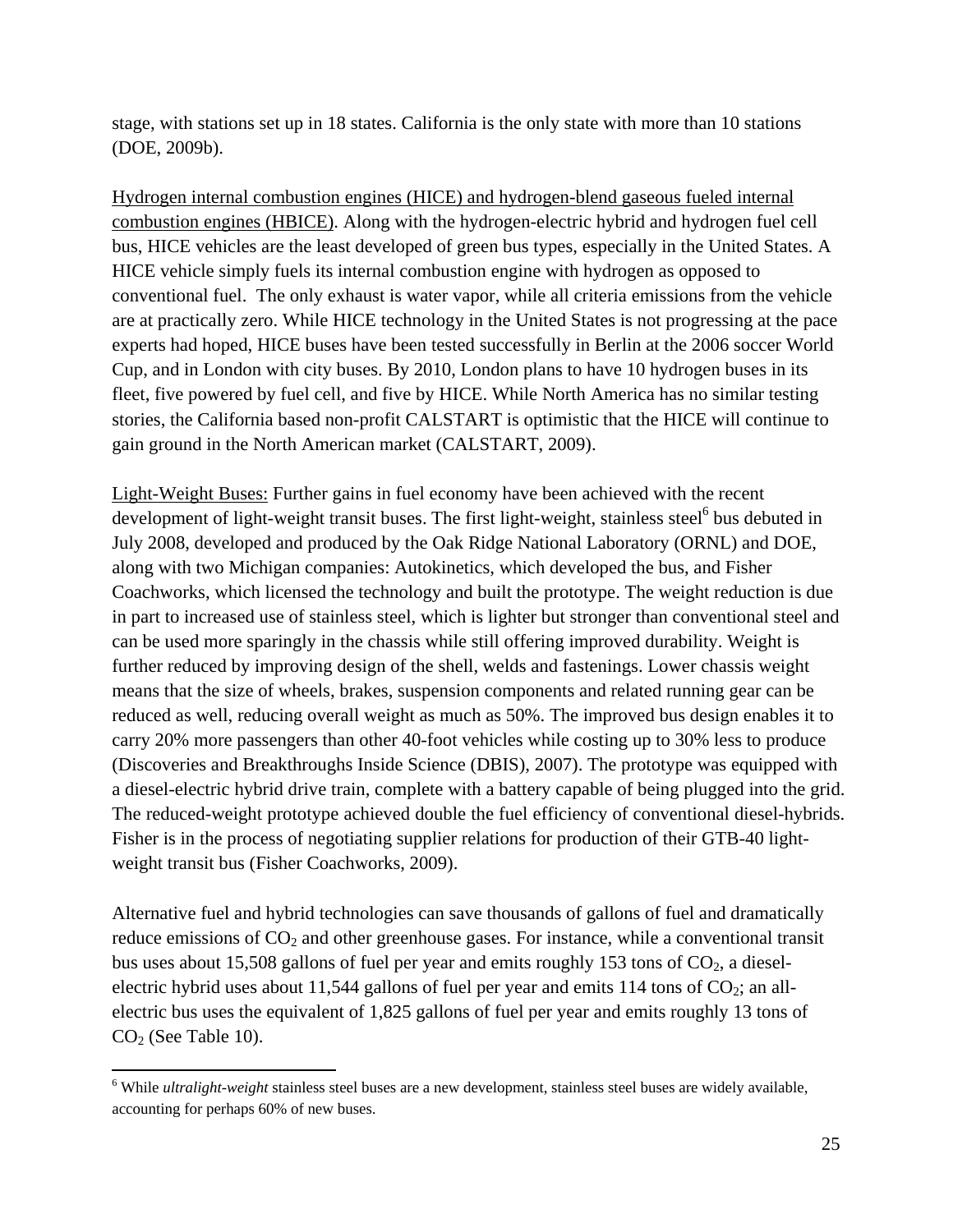|                                                                  | <b>Diesel</b> | Diesel-<br><b>Electric</b><br><b>Hybrid</b><br>$(HEV)*$ | <b>Compressed</b><br><b>Natural Gas</b><br>(CNG) | <b>Electric</b><br><b>BEV, Full</b><br><b>Hybrid</b><br>or PHEV<br>running on<br>battery only | <b>Hydrogen</b><br><b>Fuel Cell</b><br>(HEV) | <b>Hydrogen</b><br><b>Internal</b><br><b>Combustion</b><br><b>Engine</b><br>(HICE) |
|------------------------------------------------------------------|---------------|---------------------------------------------------------|--------------------------------------------------|-----------------------------------------------------------------------------------------------|----------------------------------------------|------------------------------------------------------------------------------------|
| <b>Heavy Duty Transit Bus</b><br>Fuel Use <sup>**</sup> (Gal/Yr) | 15,508        | 11,544                                                  | 21,255                                           | 1,825                                                                                         | 4,337                                        | 7,285                                                                              |
| <b>Heavy Duty Transit Bus</b><br>$CO_2$ *** (Tons/Yr)            | 153           | 114                                                     | 115                                              | 13                                                                                            | 42                                           | 72                                                                                 |

#### Table 10. Estimated Fuel Use and CO<sub>2</sub> Emissions, Selected Green Bus Types

\*Fuel savings from HEVs can vary according to the degree of reliance on battery power v internal combustion engine; number used here is an average from (Barnitt 2008). \*\*Numbers for electric bus and hydrogen are in gallons of diesel equivalent. \*\*\* Neither the electric hybrid (BEV) nor the Hydrogen HEV emits any tail exhaust  $\check{CO}_2$ . Electric number is  $\check{CO}_2$  from power plants generating the electricity for the car, assumed here to be coal-fired; hydrogen number is based on diesel equivalent. *Source:* CGGC, based on fuel economy from (Barnitt, 2008), annual bus mileage from (Chicago Transit Authority, 2009), lbs of CO2 per gallon of fuel from (EPA, 2009), electric bus fuel economy from (Green Car Congress, 2009) and hydrogen buses fuel economy from (K. Chandler & L. Eudy, 2007).

#### **Emergence of Green Bus Market**

Despite the fuel use and emissions benefits of green buses, two factors have so far limited their wider adoption. First, appropriate infrastructure must be set up for hydrogen and electricity. Only 18 states have hydrogen refueling stations and only 15 states have battery recharging stations, only some of which are for transit vehicles (DOE, 2009b). Second, manufacturing costs remain much higher than for conventional diesel buses—in the range of 10% more for CNG buses, roughly 70% more for diesel-electric hybrids, and perhaps ten times as much for hydrogen fuel cells.<sup>7</sup> As light-weight stainless steel buses continue to develop they could cost up to 30% less to produce than conventional bus bodies, helping to offset the increased cost of the various green buses being built on conventional bus bodies.

Globally, CNG transit buses are the main alternative to diesel, constituting a mature technology and the lowest cost option for countries with natural gas resources. Although the capital cost of a CNG bus is moderately higher than that for a conventional diesel bus, gas-rich countries enjoy lower fuel costs and thus lower lifetime costs with CNG transit buses. Extensive gas supply infrastructure is in place in Western Europe, where CNG buses constitute half of bus sales (Green Car Congress, 2006b). Other gas-abundant countries where CNG bus fleets are growing rapidly include China, Pakistan and Brazil. China had more than 55,000 CNG buses on the road by 2005, with thousands more expected to be added for the 2008 Beijing Olympics. In India, Delhi alone had roughly 10,000 CNG buses on the road by 2006 (Ealey & Gross, 2008).

 $\overline{a}$  $7$  Estimates based on fleet numbers in (DOT, 2007).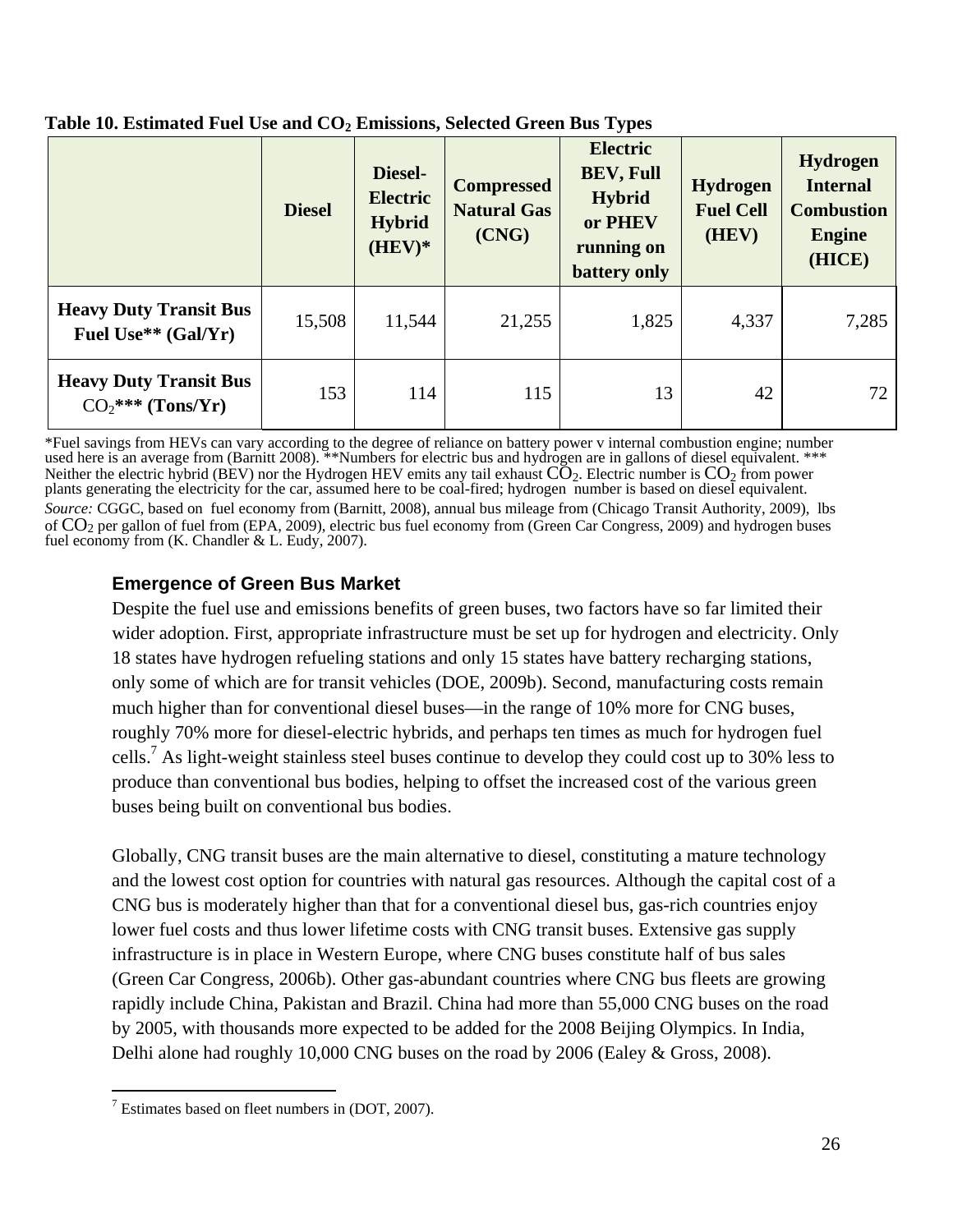The United States was an early leader of CNG transit bus technology development (Watt, 2001) and continues to have strength in the technology, even though several gas-rich developing countries are stepping up their own CNG transit bus production (U.S. Commercial Service, 2008). The U.S. firm Allison has partnered with Hyundai and Daewoo Bus to develop CNG engines in Korea, and with Tata in India. Over 500 CNG buses with Allison transmissions are on the road in Seoul, and in Delhi, there are over 650 Allison-equipped CNG buses (International Organization for Public Transport, 2009).

In the United States, diesel-electric hybrid buses are rapidly overtaking CNG as the primary green bus option. In 2007, 686 additional diesel-electric hybrid transit buses were made available in the United States, a 57% increase over the previous year. This marked the first time that any alternative surpassed the number of CNG buses made available in a given year (see Table 11). Unlike CNG buses, diesel electric hybrids do not require new fuel supply infrastructure, one reason transit authorities are moving toward hybrids. Gasoline electric hybrids and ethanol vehicles, available in other applications, are not available in the U.S. transit market (EIA, 2007).

| <b>Transit Buses</b><br><b>Made Available</b> | 2003           | 2004           | 2005  | 2006         | 2007  | <b>Total Fleet</b><br><b>Number in 2007</b> |
|-----------------------------------------------|----------------|----------------|-------|--------------|-------|---------------------------------------------|
| Total*                                        | 1,200          | 1,487          | 1,465 | 1,524        | 1,564 | 23,578                                      |
| Compressed<br><b>Natural Gas</b>              |                |                |       |              |       |                                             |
| (CNG)                                         | 799            | 955            | 952   | 791          | 646   | 15,890                                      |
| Electric*                                     | 176            | $\theta$       | 1     | 188          | 188   | 784                                         |
| Hydrogen                                      | $\overline{0}$ | $\overline{4}$ | 13    | $\mathbf{1}$ | 24    | 45                                          |
| <b>Liquefied Natural</b><br>Gas (LNG)         | 44             | 39             | 43    | 8            | 5     | 1,562                                       |
| Liquefied<br>Petroleum Gas                    |                |                |       |              |       |                                             |
| (LPG)                                         | 181            | 71             | 68    | 99           | 15    | 5,296                                       |
| Diesel-Electric<br>Hybrid**                   | $\overline{0}$ | 418            | 311   | 437          | 686   | <b>NA</b>                                   |

**Table 11. Alternative Transit Buses Made Available, and Total U.S. Fleets, 2003 - 2007** 

\*Total includes shuttle buses and trolley replicas. \*\*Beginning in 2004, diesel-electric hybrids are not grouped under the Electric fuel category because the input fuel is diesel. *Source:* CGGC, based on (EIA, 2007).

Although European firms are rapidly catching up, the United States is the global leader in hybrid transit bus manufacture (Mercedes-Benz, 2009) and so far has the largest markets, including New York City Transit, the world's largest hybrid transit bus fleet (Daimler, 2008b). Now operating 303 low-floor hybrid electric buses, the agency plans in its upcoming budget to expand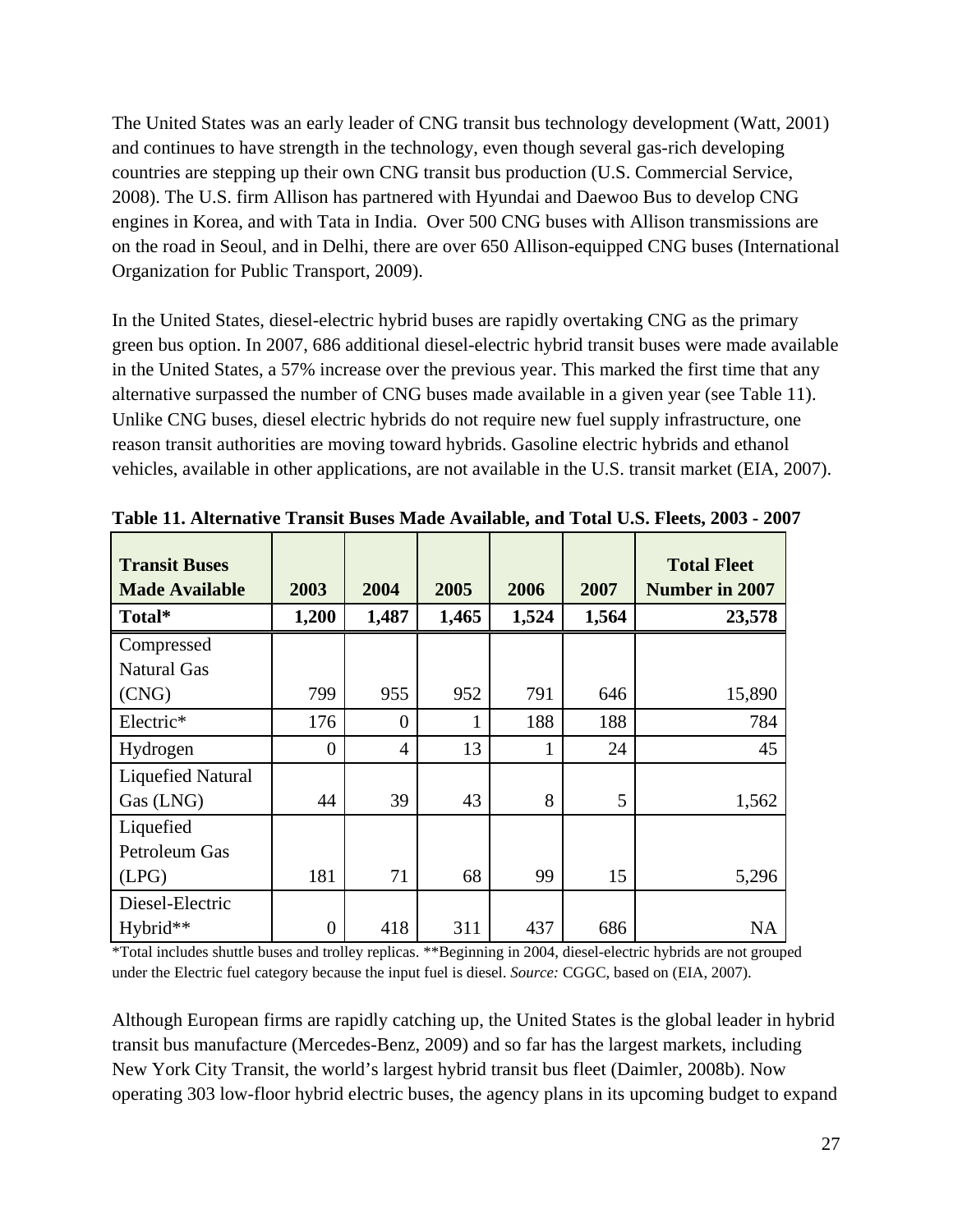this number to 520 (Metropolitan Transportation Authority, 2009). Orion, a North Carolinabased subsidiary of Daimler, estimates it has 60% of the U.S. transit hybrid bus market (Daimler, 2008b). Orion has delivered more than 1,700 hybrid buses in the U.S. and Canada, and 1,100 are on order (Daimler, 2009). New Flyer Industries Inc. received 1,253 buses orders from December 2007 to February 2008, and 248 of these orders are hybrids (Green Car Congress, 2008).

Several manufacturers in Europe, Japan, China and Australia also make hybrid transit buses. In Japan, Mitsubishi Fuso, Isuzu, Hino Motors and Nissan Diesel now produce hybrid transit buses (Mitsubishi Fuso, 2009). In China, Dongfeng Motor Corporation (DFM), the FAW Group Corporation, and Xiamen King Long (Golden Dragon) are hybrid bus makers (Green Car Congress, 2006a) with Xiamen King Long planning to sell 50 all-electric and 860 hybrid vehicles to Beijing Public Transport by the end of 2009 (Automotive News, 2009). In Europe, hybrid transit buses are not prevalent (Daimler, 2008a), perhaps because of a greater focus on CNG buses and clean diesel. On November 2008, hybrid buses produced by Britain's Alexander Dennis Limited (ADL) entered London transit market (BAE Systems, 2008).

U.S firms have excelled in developing advanced hybrid propulsion systems for transit buses and have potential to sell these systems globally. Indeed, the United States recently began exporting hybrid propulsion systems to Europe, Japan and Australia. Allison Transmission, for example, exports hybrid propulsion systems to transit bus OEMs including Solaris (Poland), Optare (UK), APTS Phileas (Netherlands ) (TheAutoChannel, 2009) and Volgren-Iveco (Australia ) (Free Press Release, 2009). BAE Systems now supplies hybrid propulsion systems to Isuzu (Japan) and ADL (UK) (BAE Systems, 2008). Since hybrid transit buses are a new and growing phenomenon in Europe, Japan and Australia, such exports appear likely to increase in the future.

#### **Jobs in the Bus Manufacturing Value Chain**

Investments in public transit generate valuable employment, especially in quality skilled and semi-skilled blue collar jobs. A recent study concluded that the current mix of federal transit spending—71% for operations and 29% for capital spending—produces a blended average of 36,108 jobs for every billion dollars of pubic investment (Economic Development Research Group, 2009a). This translates into an estimated 23,788 jobs per billion dollars of capital spending and 41,140 jobs per billion dollars of operations spending (see **Table 12**). Previous research comparing spending on public transit versus highways found that transit created nearly 19% more jobs than new road or bridge projects. Many of these transit jobs were high-quality, long-term positions, not the short-term employment associated with road building (Surface Transportation Policy Project, 2004). In addition, public transit serves an important *job access* function providing transport to work sites for millions of U.S. households that do not own a car.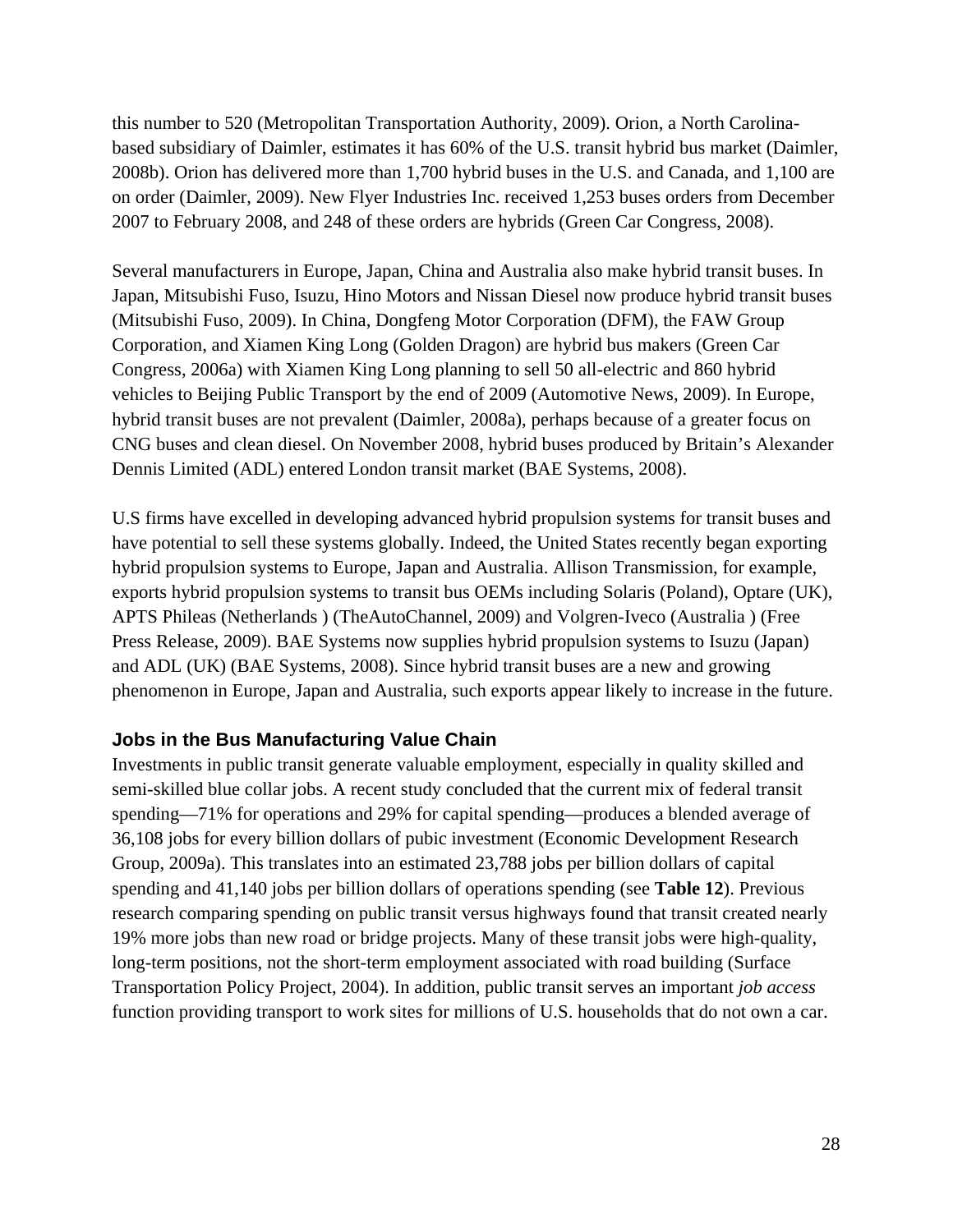| <b>Jobs per Billion Dollars of Spending</b>                                 | Capital<br><b>Spending</b> | <b>Operations</b><br><b>Spending</b> | <b>Blended</b><br>Average<br><b>Spending</b> |
|-----------------------------------------------------------------------------|----------------------------|--------------------------------------|----------------------------------------------|
| Direct Effect:<br>manufacturing, construction, operations jobs              | 8,202                      | 21,227                               | 17,450                                       |
| <b>Indirect Effect:</b><br>jobs at suppliers of parts and services          | 7,875                      | 2,934                                | 4,367                                        |
| <b>Induced Effect:</b><br>Jobs supported by workers re-spending their wages | 7,711                      | 16,979                               | 14,291                                       |
| <b>Total Jobs</b>                                                           | 23,788                     | 41,140                               | 36,108                                       |

#### **Table 12. U.S. Jobs Generated per Billion Dollars of Spending on Public Transit\***

\*According to national spending mix in 2007. Note: Capital spending includes vehicles and facilities. Operations include operating and maintaining bus and rail systems. *Source:* (Economic Development Research Group, 2009b)

This value chain study focuses on additional employment: jobs in the manufacturing segment of the transit bus industry, a category that, to date, has been less thoroughly studied or quantified. Since transit buses are a subset of the medium- and heavy-duty vehicle industry, which is dominated by heavy trucks, it is challenging to separate out employment that is only relevant to buses. In addition, where job estimates are available, they often refer to jobs in final assembly and manufacture of engines and transmissions and do not take into account the rest of the manufacturing value chain.

It is possible, however, to make useful job estimates based on general rules of thumb in the industry. For example, the leading transit bus OEMs employ approximately one employee per finished transit bus, in a U.S. market estimated by the FTA's National Transit Database at 5,000 to 5,500 buses annually. The bus value chain consists of supplied components, however, such that a multiplier can be applied in order to approximate total employment. According to industry interviews, a multiplier of 5 to 6 appears to be appropriate for the bus industry, higher than the multiplier of 4 often used for the motor vehicle industry as a whole. Applying the bus multiplier, total employment in the bus industry is likely to amount to 25,000 to 33,000 jobs. Many of these jobs do not entail work exclusively on bus components but include overlap with other segments of the motor vehicle industry.

The geographic distribution of selected U.S. manufacturing locations for transit buses and components is shown in Figure 5. These jobs are located in nearly every state in the eastern United States, with the highest concentrations in Indiana, Michigan, Ohio and Pennsylvania. Several OEMs and firms involved in tires, windows, lighting and aftermarket are found in California. North Carolina and South Carolina each have a number of relevant manufacturing locations in nearly all segments of the value chain, including major firms such as Daimler Buses North America (Orion), Freightliner Custom Chassis, Cummins, and Michelin.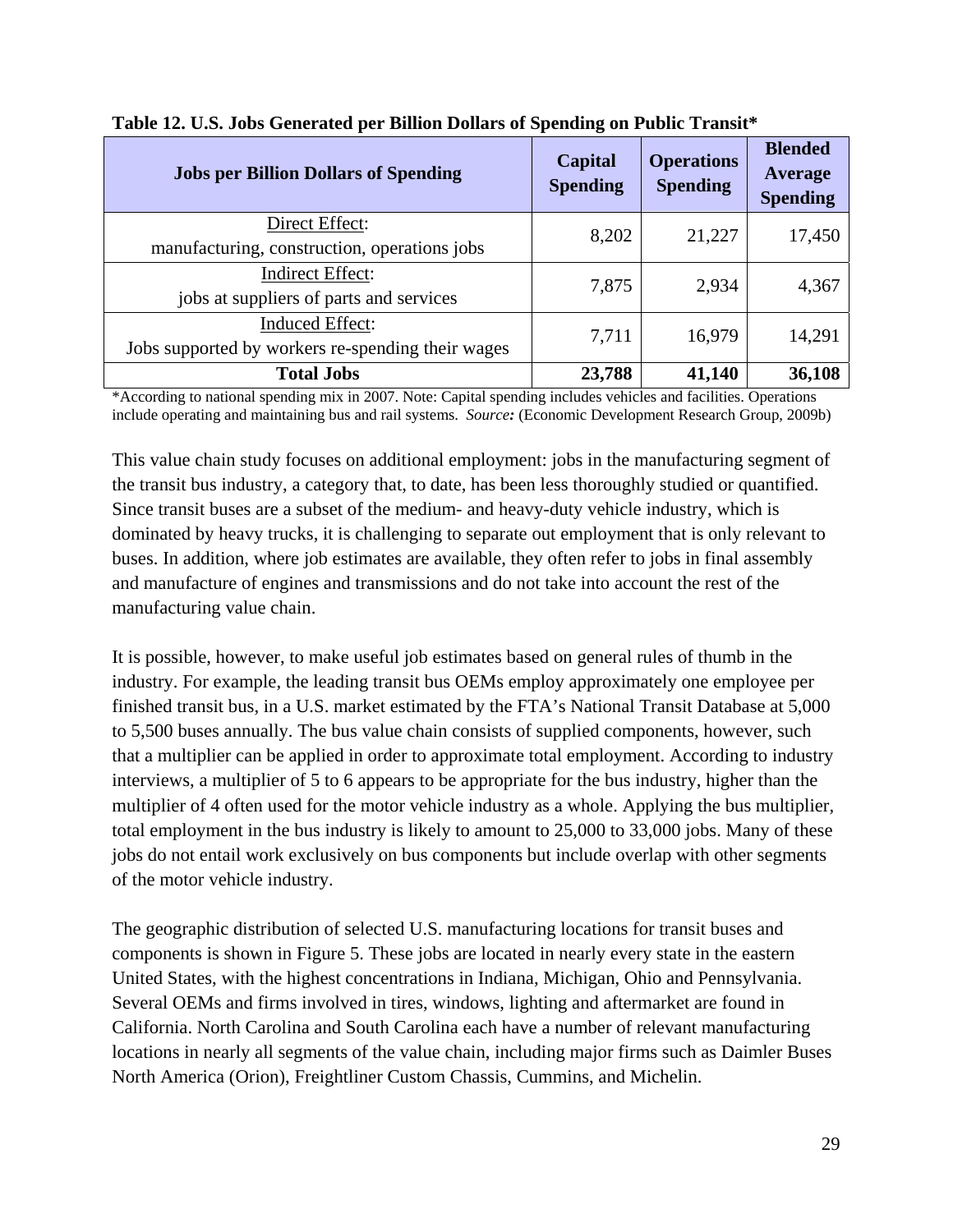



Note: Selected locations only; not exhaustive. *Source:* CGGC, based on Tables 6-11 above, company websites and industry interviews.

Industry interviews suggest that in the absence of a major transportation policy change that includes significant, sustained funding for public transit vehicles, relevant firms in the bus industry are not expecting to increase employment significantly in the coming years. Domestic demand is heavily dependent on the availability of public funding for bus transit, an inherent constraint that is naturally worsened by the current economic recession. Lead firms anticipate adding small increments in employment commensurate with increases in bus orders that are anticipated as transit fleets replace aging vehicles.

It is likely that the fast-growing market for green buses, especially electric hybrids, will mainly help OEMs keep the workforce they already have, perhaps creating a modest increase in jobs. Since the transit bus industry is inherently not oriented toward exports, with buses mainly produced in the country where they are sold—or at least in countries at similar levels of economic development—U.S. exports of buses will likely continue to stay within the North American market. Within key components, however, fast-growing orders for hybrid buses do appear to create potential for U.S. firms to export hybrid propulsion systems for buses, which could have a positive effect on employment.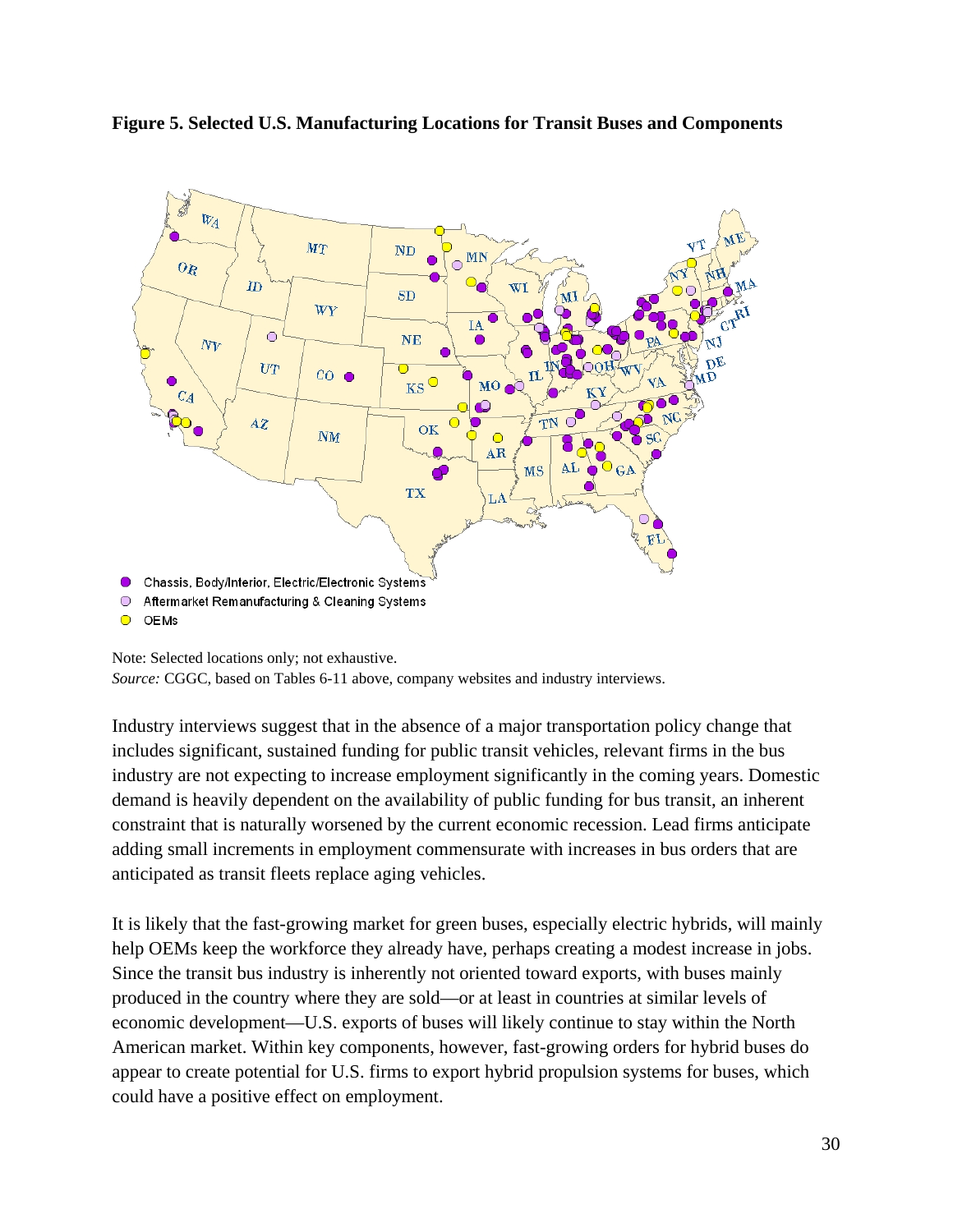#### **Conclusion**

The total number of jobs in domestic manufacture of transit buses is relatively small, at 25,000 to 33,000 jobs, many overlapping with the heavy truck industry. Yet the value of this employment extends well beyond job numbers in several ways. First, many of these jobs are in Midwestern states deeply affected by the recession, where manufacturing employment and capacity, especially in the motor vehicle industry, are crucial for maintaining a leadership position throughout the recovery period and beyond. Second, the bus industry's shared skills and capacities with the heavy truck industry and other automotive segments help the motor vehicle industry as a whole maintain a diverse supplier base and wide range of competencies. Third, the bus industry provides an important entry point for innovations in automotive technologies, especially in new vehicles that require refueling infrastructure and other major changes. For instance, transit agencies constitute a well-defined base of centrally managed fleets, ideal for testing and proving plug-in hybrid and all-electric buses—thus leading the way for the passenger car industry. For these reasons, employment in the transit bus manufacturing industry is an important benefit of investment in public transit.

#### **References Cited**

- APTA. (2003). Transit Resource Guide. Retrieved August 11, 2009, from http://www.apta.com/research/info/briefings/briefing\_5.cfm.
- --- (2008). 2008 Public Transportation Vehicle Database. Retrieved May 2008, from http://www.apta.com/research/stats/
- --- (2009). 2009 Public Transportation Fact Book APTA. Retrieved August 27, 2009, from http://www.apta.com/research/stats/documents09/2009\_apta\_fact\_book\_with\_outer\_cove rs.pdf
- BAE Systems (2008). BAE Systems, Isuzu to Introduce Clean-Air Hybrid Buses for Japan. Retrieved August 27, 2009, from http://www.baesystems.com/Newsroom/NewsReleases/2008/autoGen\_10896171427.htm l
- Barnitt, Robb A. (2008). In-Use Performance Comparison of Hybrid Electric, CNG, and Diesel Buses at New York City Transit. NREL. Retrieved August 27, 2009, from http://www.nrel.gov/vehiclesandfuels/fleettest/pdfs/42534.pdf
- Bell, John. (2009). *Chief of Technical Services, Federal Transit Administration*. Personal communication with CGGC research staff. August 11, 2009.
- CALSTART (2009). HICE Buses in Europe. Retrieved August 13, 2009, from http://www.calstart.org/Projects/Low-Carbon-Bus-Program/Publications/Low-Carbon-Bus-Program-Newsletter/HICE-Buses-in-Europe.aspx
- Chicago Transit Authority. (2009). Facts at a Glance. Retrieved July 29, 2009, from http://www.transitchicago.com/about/facts.aspx.
- Cooper, Michael. (2009). States Cut Back and Layoffs Hit Even Recipients of Stimulus Aid*. New York Times*. September 5, 2009. Retrieved September 6, 2009, from http://www.nytimes.com/2009/09/05/business/economy/05stcloud.html?\_r=2&th=&emc =th&pagewanted=print.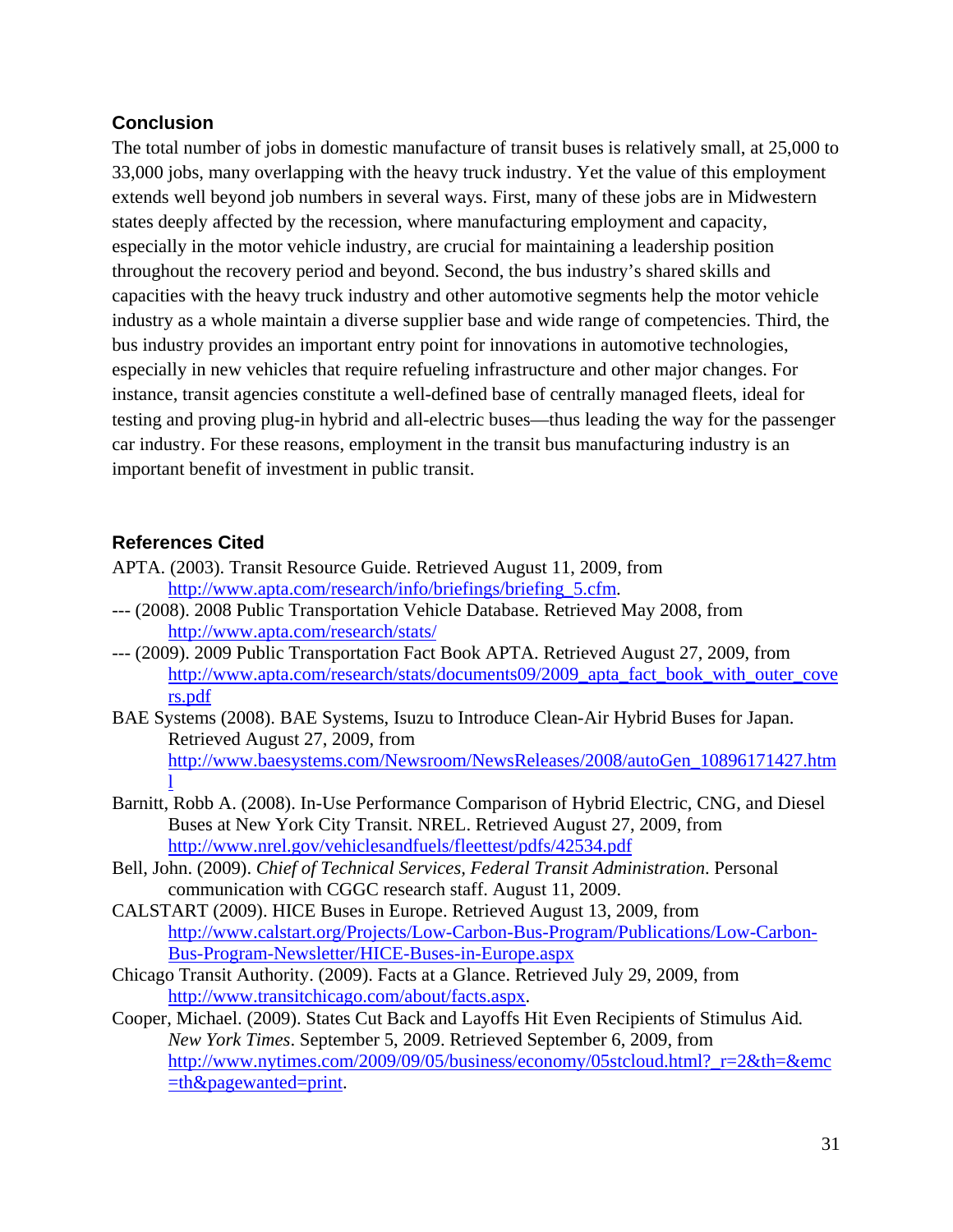Cummins (2005). Business Week Highlights Cummins Business in China and India. Retrieved August 27, 2009, from

http://www.cummins.com/cmi/content.jsp?dataId=2311&anchorId=453&menuIndex=no ne&feed=1&siteId=1&overviewId=15&menuId=4&langId=1033&

--- (2007). Cummins Receives Bus Engine Orders from China Transit Agencies. Retrieved August 23, 2009, from http://www.cummins.com/cmi/content.jsp?dataId=2800&anchorId=1474&menuIndex=n

one&feed=1&siteId=1&overviewId=15&menuId=4&langId=1033& Daimler (2008a). Mercedes-Benz Hybrid Bus Receives the 2008 DEKRA Environmental Prize.

- Retrieved August 23, 2009, from http://www.daimler.com/dccom/0-5-7153-1-1043883- 1-0-0-0-0-0-8-7145-0-0-0-0-0-0-1.html
- --- (2008b). Orion VII Hybrid Product Overview. Retrieved August 23, 2009, from http://www.orionbus.com/Projects/c2c/channel/files/270346\_Orion\_Hybrid\_Transit\_Pres entation\_Q2\_2008.pdf
- --- (2009). Daimler Trucks Sells 500th Hybrid Truck from Mitsubishi Fuso in Japan. Retrieved August 23, 2009, from http://media.daimler.com/dcmedia/0-921-614216-1-1186482-1-0- 0-0-0-0-11700-0-0-1-0-0-0-0-0.html
- Discoveries and Breakthroughs Inside Science (DBIS) (2007). Engineer Designs more Efficient, Quieter Bus. Retrieved August 17, 2009, from http://www.aip.org/dbis/stories/2007/17082.html
- DOE (2000). Natural Gas Buses: Separating Myth from Fact. EERE. Retrieved August 7, 2009, from http://www.nrel.gov/docs/fy00osti/28377.pdf
- --- (2009a). Alternative and Advanced Vehicles. EERE. Retrieved August 24, 2009, from http://www.afdc.energy.gov/afdc/vehicles/plugin\_hybrids.html
- --- (2009b). Alternative Fueling Stations. EERE. Retrieved September 4, 2009, from http://www.afdc.energy.gov/afdc/fuels/stations.html
- --- (2009c). Natural Gas Distribution. EERE. Retrieved September 4, 2009, from http://www.afdc.energy.gov/afdc/fuels/natural\_gas\_distribution.html
- DOT (2007). Fuel Cell Bus Life Cycle Cost Model: Base Case and Future Scenario Analysis. Retrieved August 23, 2009, from http://hydrogen.dot.gov/projects\_across\_dot/publications/fuel\_cell\_bus\_life\_cycle\_cost\_ model/report/pdf/entire.pdf
- Ealey, Lance A. and Andrew C. Gross. (2008). "The Global Market for Buses, 2000-2010". *Business Economics* (April 2008): 69-76.
- Economic Development Research Group, Inc. (2009a). White Paper: Job Impacts of Spending on Public Transportation: An Update. Retrieved August 23, 2009, from http://www.apta.com/research/info/online/jobs\_impact.cfm#\_Toc223405553
- ---. (2009b). White Paper: Job Impacts of Spending on Public Transportation: An Update. Prepared for the American Public Transportation Association: Washington, DC.
- Edwards, Tommy. (2009). *Director of Maintenance, Sunline Transit Agency*. Personal communication with CGGC research staff. August 18, 2009.
- EIA (2007). Alternatives to Traditional Transportation Fuels 2007. Retrieved August 21, 2009, from http://www.eia.doe.gov/cneaf/alternate/page/atftables/afv\_atf.html#supplied

EPA. (2009). Emission Facts: Average Carbon Dioxide Emissions Resulting from Gasoline and Diesel. Retrieved August 21, 2009 from http://www.epa.gov/OMS/climate/420f05001.htm.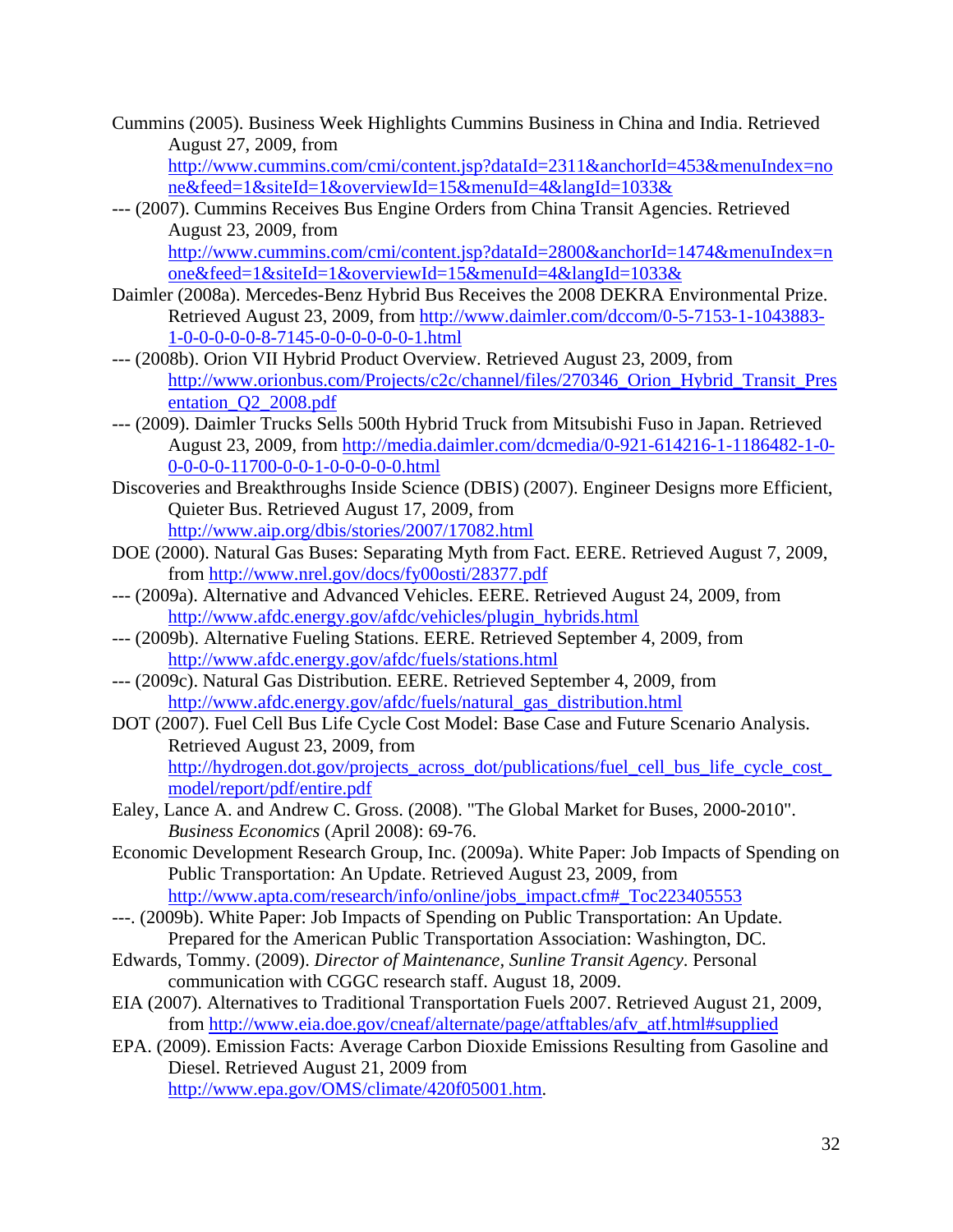- Eudy, Leslie and Matthew Gifford. (2003). Challenges and Experiences with Electric Propulsion Transit Buses in the United States (Technical Report No. DOE/GO-102003-1791).
- Firestone Industrial Products (2009). History of Innovation. Retrieved August 11, 2009, from http://www.firestoneindustrial.com/history/2000.shtml.
- First Research (2009). Truck and Bus Manufacturing. Retrieved August 21, 2009, from http://www.firstresearch.com/Industry-Research/Truck-and-Bus-Manufacturing.html
- Fisher Coachworks (2009). Fisher Coachworks Engages AVL. Retrieved August 17, 2009, from http://www.fishercoachworks.com/news.htm
- Free Press Release (2009). GM-Allison Hybrid System Supplied to New Volgren-Iveco Bus. Retrieved August 21, 2009, from http://www.free-pressrelease.com/news/200907/1246974502.html
- Freedonia Group (2008). World Buses to 2012. 2366. Retrieved August 21, 2009, from http://www.freedoniagroup.com/DocumentDetails.aspx?ReferrerId=FG-01&studyid=2366
- FTA. (2007). Useful Life of Transit Buses and Vans (No. Report No. FTA VA-26-7229-07.1): Federal Transit Administration pp. 199.
- Goldman, Joshua. (2009). *Marketing and Sales at Proterra*. Personal communication with CGGC research staff. July 16, 2009.
- Green Car Congress (2006a). More Hybrids to Enter Chinese Market at Year's End. Retrieved August 21, 2009, from http://www.greencarcongress.com/2006/02/more\_hybrids\_to.html
- --- (2006b). Tata Motors and ATFCAN in CNG Bus Demo for New Delhi. Retrieved August 21, 2009, from http://www.greencarcongress.com/2006/03/tata\_motors\_and.html
- --- (2008). New Flyer Receives 1,253 Bus Orders; 248 Hybrids. Retrieved August 21, 2009, from http://www.greencarcongress.com/2008/03/new-flyer-recei.html
- --- (2009). Testing finds Proterra Electric Transit Bus Achieves more than 20 mpg Diesel Equivalent. Retrieved July 27, 2009, from <http://www.greencarcongress.com/2009/05/proterra-20090505.html>
- International Organization for Public Transport (2009). Allison Transmission Maintains Leadership of the Global Bus and Coach Market and Achieves Record Hybrid Sales. Retrieved August 21, 2009, from http://www.uitp.org/vienna2009/exhibition/pr/Allison%20global%20buses\_ENG%2004- 06-091.pdf
- K. Chandler and L. Eudy (2007). Hydrogen Powered Transit Buses: Evaluation Results Update. NREL. Retrieved August 21, 2009, from http://www.nrel.gov/hydrogen/pdfs/42080.pdf
- L. Eudy, K. Chandler and C. Gikakis (2008). Fuel Cell Buses in US Transit Fleets: Current Status 2008. NREL. Retrieved August 21, 2009, from http://www.nrel.gov/hydrogen/pdfs/tp44133.pdf
- Mercedes-Benz (2009). Citaro G BlueTec Bus in Operation. March 30, 2009. Retrieved August 31, 2009, from http://www2.mercedesbenz.co.uk/content/unitedkingdom/mpc/mpc\_unitedkingdom\_website/en/home\_mpc/bus/ home/buses\_world/update/news\_2009/Citaro\_G\_BlueTec\_Hybrid.html
- Metropolitan Transportation Authority. (2009). MTA 2010 Preliminary Budget: July Financial Plan 2010-2013. Retrieved August 31, 2009: http://www.mta.info/mta/budget/july2009.htm.
- Mitsubishi Fuso (2009). Mitsubishi Fuso to Display Hybrid Bus at Eco Car World 2009 in Japan. Retrieved August 21, 2009, from http://www.mitsubishifuso.com/en/press/090604/090604.html